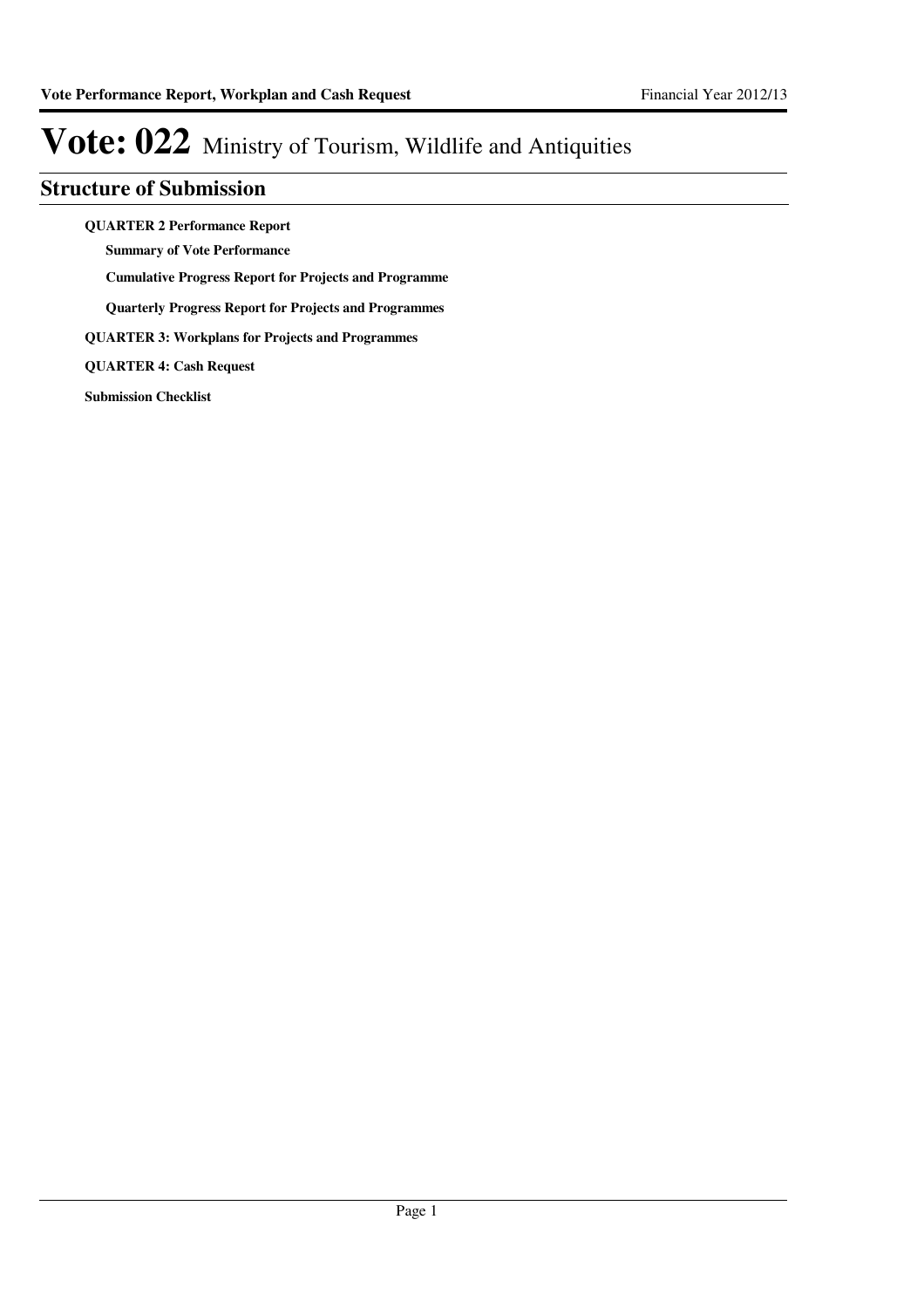#### **HALF-YEAR: Highlights of Vote Performance**

#### *V1: Summary of Issues in Budget Execution*

*This section provides an overview of Vote expenditure* 

**(i) Snapshot of Vote Releases and Expenditures**

Table V1.1 below summarises cumulative releases and expenditures by the end of the quarter:

#### **Table V1.1: Overview of Vote Expenditures (UShs Billion)**

| (i)                   | <i>Excluding Arrears, Taxes</i> | Approved<br><b>Budget</b> | <b>Released</b><br>by End | <b>Spent by</b><br><b>End Dec</b> | % Budget<br><b>Released</b> | <b>Spent</b> | % Budget % Releases<br><b>Spent</b> |
|-----------------------|---------------------------------|---------------------------|---------------------------|-----------------------------------|-----------------------------|--------------|-------------------------------------|
|                       | Wage                            | 1.281                     | 0.473                     | 0.408                             | $36.9\%$                    | 31.9%        | 86.2%                               |
| Recurrent             | Non Wage                        | 6.778                     | 3.880                     | 1.883                             | 57.2%                       | 27.8%        | 48.5%                               |
|                       | GoU                             | 2.841                     | 1.747                     | 1.653                             | 61.5%                       | 58.2%        | 94.6%                               |
| Development           | Donor $*$                       | 0.000                     | 0.000                     | 0.000                             | N/A                         | N/A          | N/A                                 |
|                       | <b>GoU</b> Total                | 10.900                    | 6.100                     | 3.944                             | 56.0%                       | $36.2\%$     | 64.7%                               |
|                       | <b>Total GoU+Donor (MTEF)</b>   | 10.900                    | 6.100                     | 3.944                             | 56.0%                       | $36.2\%$     | 64.7%                               |
| ( <i>ii</i> ) Arrears | Arrears                         | 0.069                     | 0.069                     | 0.069                             | $100.0\%$                   | $100.0\%$    | $100.0\%$                           |
| and Taxes             | $Taxes**$                       | 0.700                     | 0.106                     | 0.106                             | $15.1\%$                    | $15.1\%$     | 100.0%                              |
|                       | <b>Total Budget</b>             | 11.668                    | 6.275                     | 4.119                             | 53.8%                       | $35.3\%$     | 65.6%                               |

The table below shows cumulative releases and expenditures to the Vote by Vote Function :

#### **Table V1.2: Releases and Expenditure by Vote Function\***

| <b>Billion Uganda Shillings</b>                    | Approved<br><b>Budget</b> | <b>Released</b> | <b>Spent</b> | $%$ Budget<br>Released | % Budget<br><i>Spent</i> | $\%$<br>Releases<br><i>Spent</i> |
|----------------------------------------------------|---------------------------|-----------------|--------------|------------------------|--------------------------|----------------------------------|
| VF:0603 Tourism, Wildlife conservation and Museums | 4.88                      | 2.62            | 2.47         | 53.8%                  | 50.5%                    | 93.9%                            |
| VF:0649 Policy, Planning and Support Services      | 6.02                      | 3.48            | 1.48         | 57.7%                  | 24.6%                    | 42.6%                            |
| <b>Total For Vote</b>                              | 10.90                     | 6.10            | 3.94         | 56.0%                  | $36.2\%$                 | 64.7%                            |

*\* Excluding Taxes and Arrears*

#### **(ii) Matters to note in budget execution**

late reciept of funds for second quarters; Procurement processes taking longer than expected

#### **Table V1.3: High Unspent Balances and Over-Expenditure in the Domestic Budget (Ushs Bn)**

*V2: Performance Highlights (ii) Expenditures in excess of the original approved budget (i) Major unpsent balances \* Excluding Taxes and Arrears* **Programs and Projects 0.95Bn Shs** Programme/Project: 01 HQs and Administration *VF: 0649 Policy, Planning and Support Services* Reason: Procurement for office space is ongoing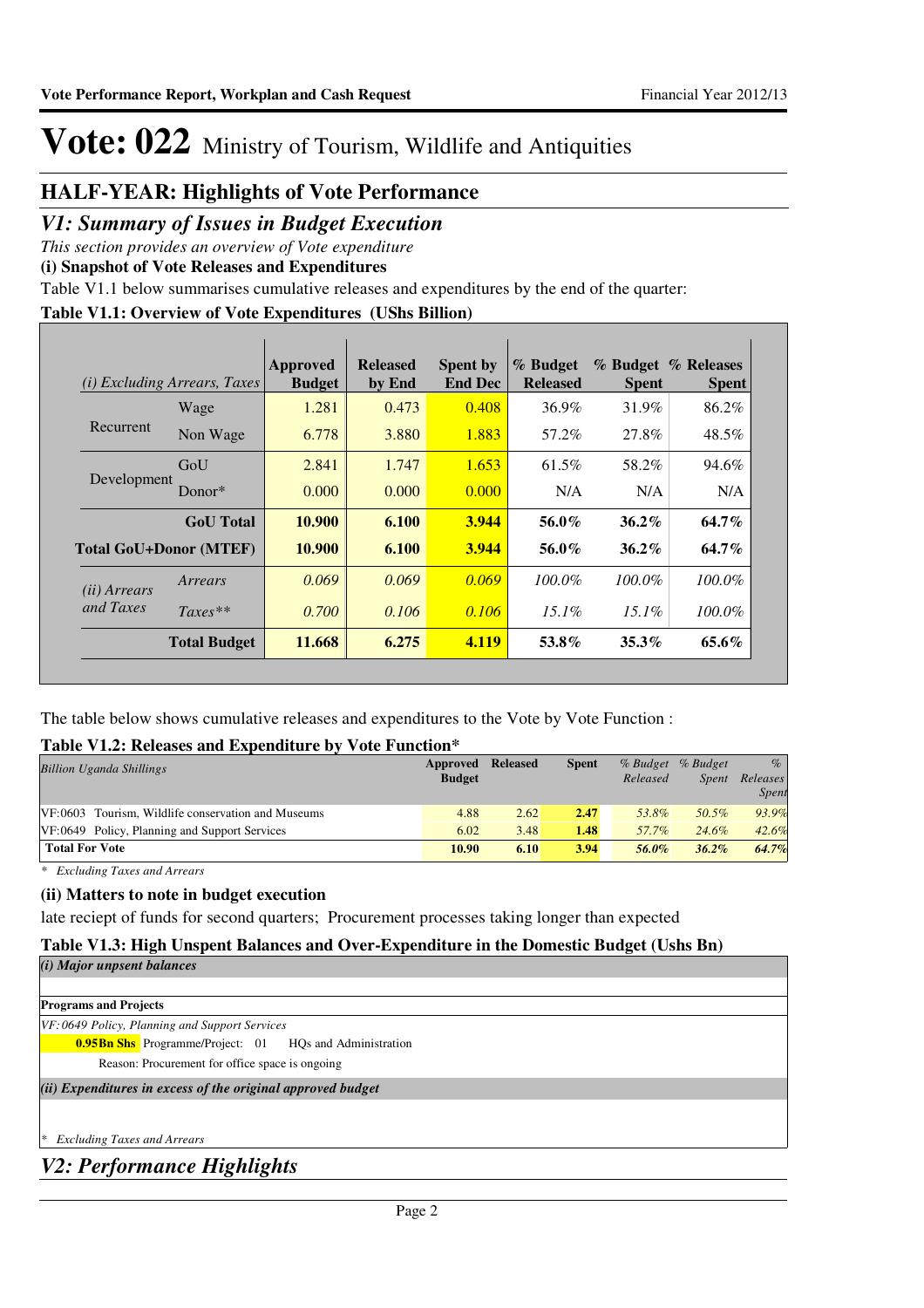#### **HALF-YEAR: Highlights of Vote Performance**

*This section provides highlights of output performance, focusing on key outputs and actions impelemented to improve section performance.*

#### **Table V2.1: Key Vote Output Indicators and Expenditures\***

| Vote, Vote Function<br><b>Key Output</b> |                     | <b>Approved Budget and</b><br><b>Planned outputs</b>                                                                                           |       | <b>Cumulative Expenditure</b><br>and Performance                                                                                                                                                                                                                                                                                                                                                                                                                                                                                                                                                                                                                                                                                                                                                                                                                                                                                                                                                                                                                                                                                                                                                                                          | <b>Status and Reasons for</b><br>any Variation from Plans |
|------------------------------------------|---------------------|------------------------------------------------------------------------------------------------------------------------------------------------|-------|-------------------------------------------------------------------------------------------------------------------------------------------------------------------------------------------------------------------------------------------------------------------------------------------------------------------------------------------------------------------------------------------------------------------------------------------------------------------------------------------------------------------------------------------------------------------------------------------------------------------------------------------------------------------------------------------------------------------------------------------------------------------------------------------------------------------------------------------------------------------------------------------------------------------------------------------------------------------------------------------------------------------------------------------------------------------------------------------------------------------------------------------------------------------------------------------------------------------------------------------|-----------------------------------------------------------|
|                                          |                     | Vote Function: 0603 Tourism, Wildlife conservation and Museums                                                                                 |       |                                                                                                                                                                                                                                                                                                                                                                                                                                                                                                                                                                                                                                                                                                                                                                                                                                                                                                                                                                                                                                                                                                                                                                                                                                           |                                                           |
| <b>Output: 060301</b>                    |                     | Policies, strategies and monitoring services                                                                                                   |       |                                                                                                                                                                                                                                                                                                                                                                                                                                                                                                                                                                                                                                                                                                                                                                                                                                                                                                                                                                                                                                                                                                                                                                                                                                           |                                                           |
| Performance Indicators:                  |                     | the use of fire arms by UWA<br>staff and Revenue Sharing<br>presented to Parliament;<br><b>Historical Monument Act</b><br>revised by june 2013 |       | <i>Description of Performance:</i> Wildlife Act and Regulations on first draft og the tourism policy<br>produced; first draft og the<br>tourism policy produced;<br>Stakeholder consultation reports<br>on the Uganda Wildife Act; 280<br>Hospitality facilities<br>inspected; Draft Wildlife<br>Revenue Sharing regulations<br>prepared; Inspection Reports for<br>wildlife use rights holders<br>(Mburo, Kyotera,<br>Wakiso, Buwama, Mukono and<br>Entebbe) prepared;<br>Consultative Report on Uganda<br>Wildlife Amendment Bill<br>Principles<br>done;<br>Inspection Report for Human-<br>wildlife conflicts around Kibale<br>and<br><b>Bwindi Conservation Areas</b><br>done; Report of the CMS<br>Standing<br>Committee meeting in Bonn<br>prepared;<br>Inspection Report for Human-<br>wildlife conflicts around Mt<br>Elgon<br>Conservation Area prepared;<br>Inspection Report on Uganda<br>Wildlife<br>Institute and Queen Elizabeth<br>Conservation Area done;<br>Undertake field inspections of<br>human-wildlife conflicts in<br>Kwen,<br>Bukwo, Kumi, Bukedea,<br>Pallisa, Bugiri and Busia;<br>Undertake onsite inspection of<br>oil and gas and sport hunting<br>activities in and around<br>Murchison Conservation Area; | on course                                                 |
| Number of tourism facilities             |                     |                                                                                                                                                | 400   | 280                                                                                                                                                                                                                                                                                                                                                                                                                                                                                                                                                                                                                                                                                                                                                                                                                                                                                                                                                                                                                                                                                                                                                                                                                                       |                                                           |
| inspected                                | <b>Output Cost:</b> | UShs Bn:                                                                                                                                       | 1.822 | UShs Bn:<br>0.633                                                                                                                                                                                                                                                                                                                                                                                                                                                                                                                                                                                                                                                                                                                                                                                                                                                                                                                                                                                                                                                                                                                                                                                                                         | % Budget Spent:<br>34.8%                                  |
| <b>Output: 060303</b>                    |                     | <b>Support to Tourism and Wildlife Associations</b>                                                                                            |       |                                                                                                                                                                                                                                                                                                                                                                                                                                                                                                                                                                                                                                                                                                                                                                                                                                                                                                                                                                                                                                                                                                                                                                                                                                           |                                                           |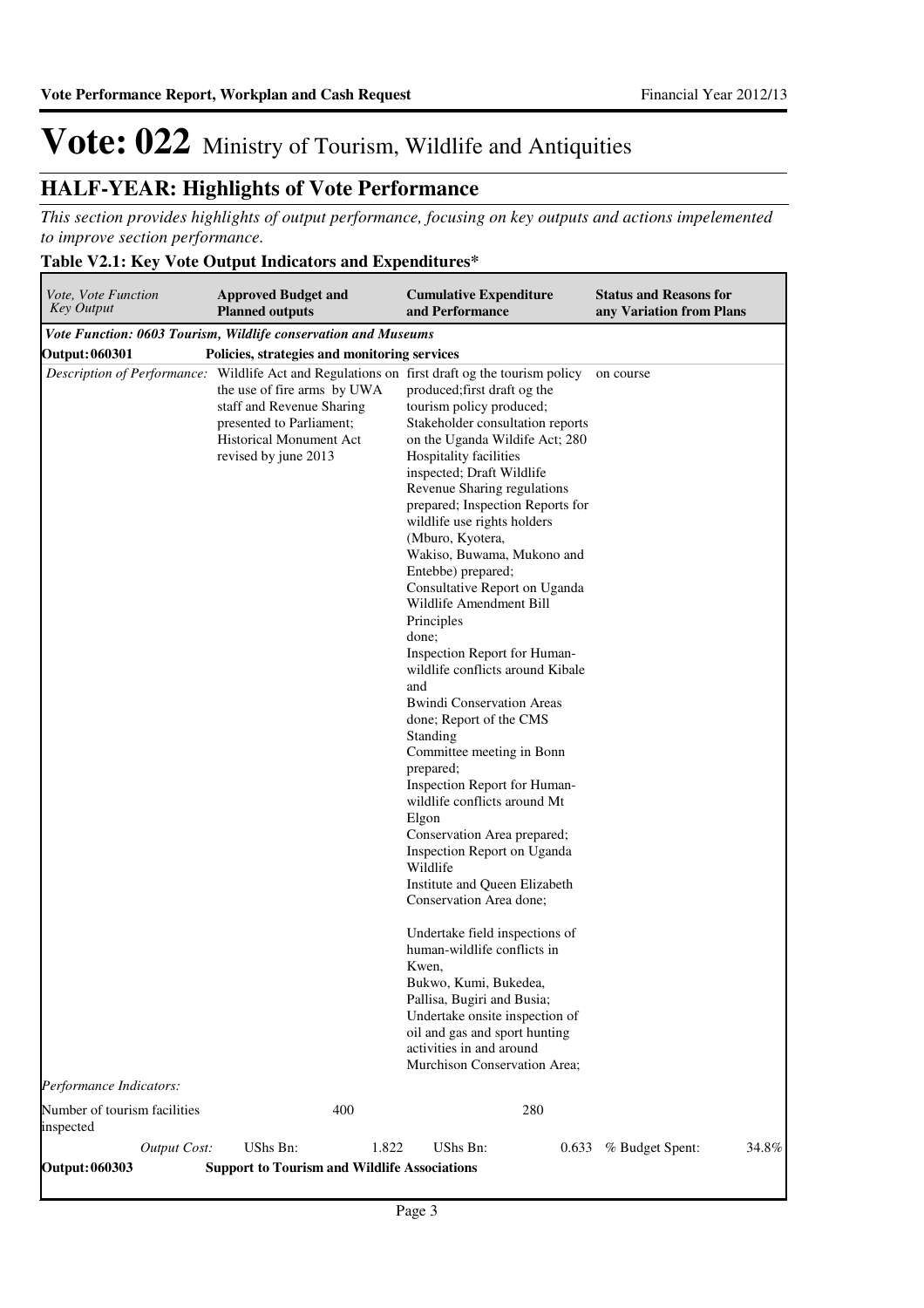### **HALF-YEAR: Highlights of Vote Performance**

| Vote, Vote Function<br><b>Key Output</b>                                                              | <b>Approved Budget and</b><br><b>Planned outputs</b> |       | <b>Cumulative Expenditure</b><br>and Performance                                                                                                                                                                                                                                                                                                                                |                  | <b>Status and Reasons for</b><br>any Variation from Plans                                                                                                                                                      |         |  |
|-------------------------------------------------------------------------------------------------------|------------------------------------------------------|-------|---------------------------------------------------------------------------------------------------------------------------------------------------------------------------------------------------------------------------------------------------------------------------------------------------------------------------------------------------------------------------------|------------------|----------------------------------------------------------------------------------------------------------------------------------------------------------------------------------------------------------------|---------|--|
| Description of Performance:                                                                           | Support USAGA in Inducting<br><b>Uganda Police</b>   |       | none                                                                                                                                                                                                                                                                                                                                                                            |                  | the Ministry is conducting the<br>training by itself                                                                                                                                                           |         |  |
| Performance Indicators:                                                                               |                                                      |       |                                                                                                                                                                                                                                                                                                                                                                                 |                  |                                                                                                                                                                                                                |         |  |
| No. of tourism and wildlife<br>associations supported                                                 | $\boldsymbol{0}$                                     |       |                                                                                                                                                                                                                                                                                                                                                                                 | $\boldsymbol{0}$ |                                                                                                                                                                                                                |         |  |
| <b>Output Cost:</b>                                                                                   | UShs Bn:                                             | 0.108 | <b>UShs Bn:</b>                                                                                                                                                                                                                                                                                                                                                                 | 0.000            | % Budget Spent:                                                                                                                                                                                                | $0.0\%$ |  |
| <b>Output: 060304</b>                                                                                 | <b>Museums Services</b>                              |       |                                                                                                                                                                                                                                                                                                                                                                                 |                  |                                                                                                                                                                                                                |         |  |
| Description of Performance: 150 artifacts collected; Lamogi 100 artifactes collected from             | Rebellion sites preserved                            |       | Kabale                                                                                                                                                                                                                                                                                                                                                                          |                  | no variation                                                                                                                                                                                                   |         |  |
| Performance Indicators:                                                                               |                                                      |       |                                                                                                                                                                                                                                                                                                                                                                                 |                  |                                                                                                                                                                                                                |         |  |
| No. of sites preserved                                                                                | 1                                                    |       |                                                                                                                                                                                                                                                                                                                                                                                 | 1                |                                                                                                                                                                                                                |         |  |
| No. of artifacts collected                                                                            | 150                                                  |       |                                                                                                                                                                                                                                                                                                                                                                                 | 100              |                                                                                                                                                                                                                |         |  |
| <b>Output Cost:</b>                                                                                   | UShs Bn:                                             | 0.028 | UShs Bn:                                                                                                                                                                                                                                                                                                                                                                        |                  | 0.018 % Budget Spent:                                                                                                                                                                                          | 62.6%   |  |
| <b>Output: 060305</b>                                                                                 | <b>Capacity Building, Research and Coordination</b>  |       |                                                                                                                                                                                                                                                                                                                                                                                 |                  |                                                                                                                                                                                                                |         |  |
| Description of Performance: 120 tourism police trained in<br>Performance Indicators:                  | hospitality management                               |       | Fees paid for the staff under<br>training; 1st phase of the<br>training in nomination dossier<br>completed; reports of<br>stakeholder meetings on Bigo<br>Byamugenyi and Ntusi<br>prepared; 50 guides trained in<br>interpretation, customer care<br>and guiding<br>principles, ; 70 police officers<br>and taxi drivers trained in<br>customer<br>care and guiding principles; |                  | The indicators were constructed<br>when the budget had noit yet<br>been cut. At the time of<br>constructing the planned<br>outputs, the KPI could not be<br>changed since they were locked<br>for any changes. |         |  |
| No. of wildlife use rights<br>holders sensitised in<br>developing, breeding and<br>holding grounds    | $\boldsymbol{0}$                                     |       |                                                                                                                                                                                                                                                                                                                                                                                 | $\boldsymbol{0}$ |                                                                                                                                                                                                                |         |  |
| No. of executive members<br>from tourism associations<br>trained in tourism enterprise<br>development | $\mathbf{0}$                                         |       |                                                                                                                                                                                                                                                                                                                                                                                 | $\boldsymbol{0}$ |                                                                                                                                                                                                                |         |  |
| No. of airport taxi drivers<br>trained in Customer service                                            | $\boldsymbol{0}$                                     |       |                                                                                                                                                                                                                                                                                                                                                                                 | $\boldsymbol{0}$ |                                                                                                                                                                                                                |         |  |
| <b>Output Cost:</b>                                                                                   | UShs Bn:                                             | 0.282 | UShs Bn:                                                                                                                                                                                                                                                                                                                                                                        |                  | 0.132 % Budget Spent:                                                                                                                                                                                          | 46.8%   |  |
| <b>Output: 060306</b>                                                                                 | <b>Tourism Investment, Promotion and Marketing</b>   |       |                                                                                                                                                                                                                                                                                                                                                                                 |                  |                                                                                                                                                                                                                |         |  |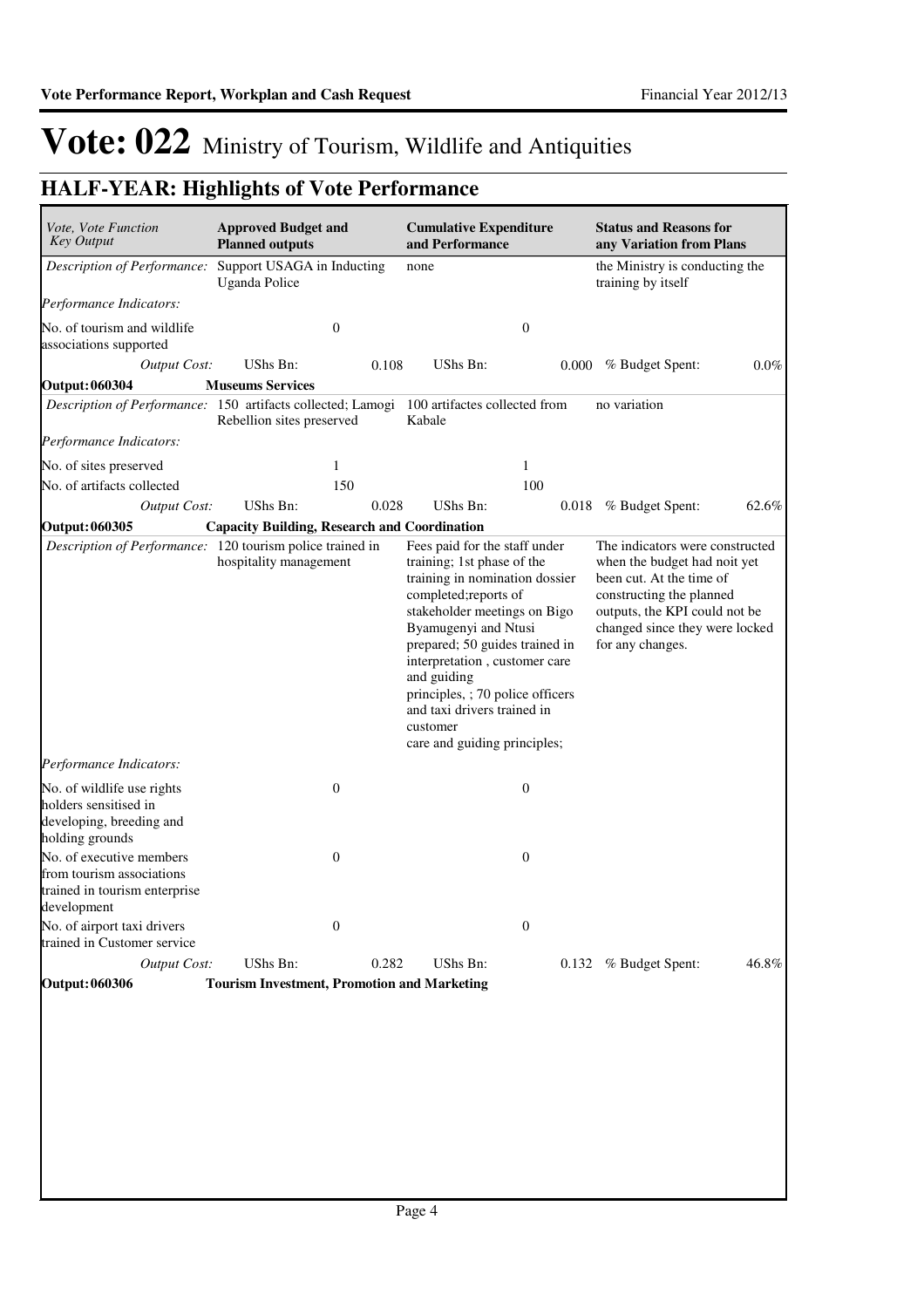### **HALF-YEAR: Highlights of Vote Performance**

| Vote, Vote Function<br><b>Key Output</b>                                                                | <b>Approved Budget and</b><br><b>Planned outputs</b>                                                                                        |       | <b>Cumulative Expenditure</b><br>and Performance                                                                                                                                                                                                                                                                            | <b>Status and Reasons for</b><br>any Variation from Plans |       |  |
|---------------------------------------------------------------------------------------------------------|---------------------------------------------------------------------------------------------------------------------------------------------|-------|-----------------------------------------------------------------------------------------------------------------------------------------------------------------------------------------------------------------------------------------------------------------------------------------------------------------------------|-----------------------------------------------------------|-------|--|
| Description of Performance: 3 international tourism fares                                               | attended;                                                                                                                                   |       | World tourism day celebrated;<br>A team of 3 persons<br>facilitated to attend World<br>Travel Market in London in<br>November 2012; A team of 3<br>persons facillitated to attend the<br>1st Pan African conference on<br>sustainable tourism in National<br>Parks in Arusha Tanzania; Two<br>trade fares in Spain attended | no variation                                              |       |  |
| Performance Indicators:                                                                                 |                                                                                                                                             |       |                                                                                                                                                                                                                                                                                                                             |                                                           |       |  |
| Number of signages installed                                                                            | 0                                                                                                                                           |       | $\mathbf{0}$                                                                                                                                                                                                                                                                                                                |                                                           |       |  |
| Number of key tourism<br>districts visited for<br>sensitization on tourism<br>development and promotion | $\theta$                                                                                                                                    |       | $\mathbf{0}$                                                                                                                                                                                                                                                                                                                |                                                           |       |  |
| No. of regional and<br>international tourism<br>fairs/exhibitions attended                              | 3                                                                                                                                           |       | 3                                                                                                                                                                                                                                                                                                                           |                                                           |       |  |
| <b>Output Cost:</b>                                                                                     | UShs Bn:                                                                                                                                    | 0.947 | UShs Bn:                                                                                                                                                                                                                                                                                                                    | 0.519 % Budget Spent:                                     | 54.8% |  |
| <b>Output: 060351</b><br>Description of Performance: 210,000 animals recorded in all none               | <b>Management of National Parks and Game Reserves(UWA)</b>                                                                                  |       |                                                                                                                                                                                                                                                                                                                             | the planned outputs are beyond                            |       |  |
|                                                                                                         | the CA'S, 1500km of roads<br>maintained in the CA's 52km of<br>Trails maintained; 85 veterinary<br>interventions carried out in the<br>Park |       |                                                                                                                                                                                                                                                                                                                             | the Ministry's budget                                     |       |  |
| Performance Indicators:                                                                                 |                                                                                                                                             |       |                                                                                                                                                                                                                                                                                                                             |                                                           |       |  |
| Number of vermin guards<br>trained in controlling<br>problem animals                                    | $\theta$                                                                                                                                    |       | $\boldsymbol{0}$                                                                                                                                                                                                                                                                                                            |                                                           |       |  |
| Length of trenches excavated<br>outside wildlife protected<br>areas (km)                                | $\overline{0}$                                                                                                                              |       | $\boldsymbol{0}$                                                                                                                                                                                                                                                                                                            |                                                           |       |  |
| Length of live fence planted<br>around national parks (km)                                              | 0                                                                                                                                           |       | $\boldsymbol{0}$                                                                                                                                                                                                                                                                                                            |                                                           |       |  |
| <b>Output Cost:</b>                                                                                     | UShs Bn:                                                                                                                                    | 0.530 | UShs Bn:                                                                                                                                                                                                                                                                                                                    | 0.306 % Budget Spent:                                     | 57.8% |  |
| Output: 060352                                                                                          | <b>Wildlife Conservation and Education Services (UWEC)</b>                                                                                  |       |                                                                                                                                                                                                                                                                                                                             |                                                           |       |  |
| <i>Description of Performance:</i> Wildlife rescue interventions                                        | done; Animals fed and<br>attended to by veterinary at<br><b>UWEC</b>                                                                        | UWEC; | Wildlife rescue interventions<br>done; Animals fed and<br>attended to by veterinary at                                                                                                                                                                                                                                      | no variation                                              |       |  |
| Performance Indicators:                                                                                 |                                                                                                                                             |       |                                                                                                                                                                                                                                                                                                                             |                                                           |       |  |
| Reduced number of wildlife<br>interventions                                                             |                                                                                                                                             |       | $\boldsymbol{0}$                                                                                                                                                                                                                                                                                                            |                                                           |       |  |
| No. of visitors entering<br>UWEC                                                                        | 300000                                                                                                                                      |       | 165000                                                                                                                                                                                                                                                                                                                      |                                                           |       |  |
| <b>Output Cost:</b>                                                                                     | UShs Bn:                                                                                                                                    | 0.065 | UShs Bn:                                                                                                                                                                                                                                                                                                                    | 0.016 % Budget Spent:                                     | 24.9% |  |
| <b>Output: 060353</b>                                                                                   | <b>Support to Uganda Wildlife Training Institute</b>                                                                                        |       |                                                                                                                                                                                                                                                                                                                             |                                                           |       |  |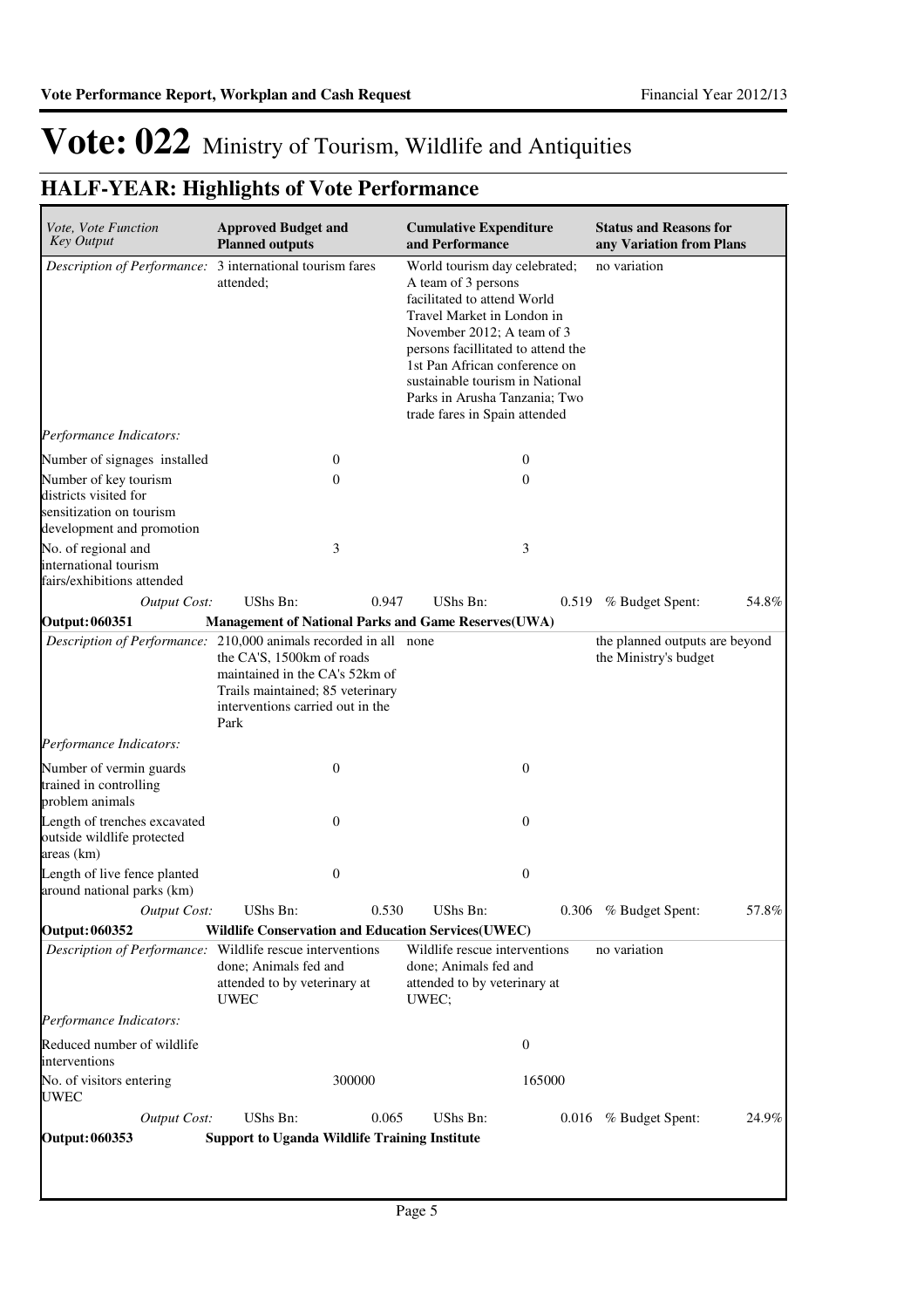### **HALF-YEAR: Highlights of Vote Performance**

| Vote, Vote Function<br><b>Key Output</b>                          | <b>Approved Budget and</b><br><b>Planned outputs</b>                                                                                                                                                             | <b>Cumulative Expenditure</b><br>and Performance                                                                                                                                 | <b>Status and Reasons for</b><br>any Variation from Plans |
|-------------------------------------------------------------------|------------------------------------------------------------------------------------------------------------------------------------------------------------------------------------------------------------------|----------------------------------------------------------------------------------------------------------------------------------------------------------------------------------|-----------------------------------------------------------|
|                                                                   | Description of Performance: All enrolled students graduating none<br>at UWRTI                                                                                                                                    |                                                                                                                                                                                  | the garduation is yet to take<br>place in April 2013      |
| Performance Indicators:                                           |                                                                                                                                                                                                                  |                                                                                                                                                                                  |                                                           |
| Proportion of graduating<br>students at UWTI out of<br>enrolment  | 100                                                                                                                                                                                                              | $\boldsymbol{0}$                                                                                                                                                                 |                                                           |
| <b>Output Cost:</b>                                               | <b>UShs Bn:</b><br>0.145                                                                                                                                                                                         | UShs Bn:<br>0.041                                                                                                                                                                | % Budget Spent:<br>28.0%                                  |
| <b>Output: 060354</b>                                             | <b>Tourism and Hotel Training (HTTI)</b>                                                                                                                                                                         |                                                                                                                                                                                  |                                                           |
|                                                                   | 300 students enrolled; 240<br>students graduating                                                                                                                                                                | Description of Performance: Curruculum reviewed for HTTI; HTTI curiculum reviewed and<br>sent back to NCHE for<br>approval; 184 students both<br>Government and private enrolled | the graduation is yet to take<br>place                    |
| Performance Indicators:                                           |                                                                                                                                                                                                                  |                                                                                                                                                                                  |                                                           |
| Proportion of students<br>graduating at HTTI out of<br>enrollment | 100                                                                                                                                                                                                              | $\overline{0}$                                                                                                                                                                   |                                                           |
| <b>Output Cost:</b>                                               | UShs Bn:<br>0.400                                                                                                                                                                                                | UShs Bn:                                                                                                                                                                         | 0.130 % Budget Spent:<br>32.4%                            |
| Output: 060382                                                    | <b>Tourism Infrastructure and Construction</b>                                                                                                                                                                   |                                                                                                                                                                                  |                                                           |
| Description of Performance: Complete construction of              | dormitory at UWTI: Kabale<br>Museum Equipped with support ongoing; evaluation of the<br>services; Thatching of the huts<br>and renovation of Uganda<br>Museum; Procure office<br>accommodation for the Ministry. | Dormitry at Katwe was roofed;<br>renovation of the museum is<br>contract for the office<br>accomodation completed.                                                               | no variation                                              |
| Performance Indicators:                                           |                                                                                                                                                                                                                  |                                                                                                                                                                                  |                                                           |
| Number of heritage sites<br>demarcated                            | $\theta$                                                                                                                                                                                                         | $\mathbf{0}$                                                                                                                                                                     |                                                           |
| <b>Output Cost:</b>                                               | UShs Bn:<br>0.374                                                                                                                                                                                                | UShs Bn:<br>0.124                                                                                                                                                                | % Budget Spent:<br>33.2%                                  |
| <b>Vote Function Cost</b>                                         | <b>UShs Bn:</b>                                                                                                                                                                                                  | 4.880 UShs Bn:                                                                                                                                                                   | 2.466 % Budget Spent:<br>50.5%                            |
|                                                                   | Vote Function: 0649 Policy, Planning and Support Services                                                                                                                                                        |                                                                                                                                                                                  |                                                           |
| <b>Vote Function Cost</b>                                         | <b>UShs Bn:</b>                                                                                                                                                                                                  | 6.019 UShs Bn:                                                                                                                                                                   | 24.6%<br>1.479 % Budget Spent:                            |
| <b>Cost of Vote Services:</b>                                     | UShs Bn:                                                                                                                                                                                                         | 10.900 UShs Bn:                                                                                                                                                                  | 3.944 % Budget Spent:<br>36.2%                            |

*\* Excluding Taxes and Arrears*

none

#### **Table V2.2: Implementing Actions to Improve Vote Performance**

| <b>Planned Actions:</b>                                                                                                                                                                                                                                | <b>Actual Actions:</b>                                                                     | <b>Reasons for Variation</b> |  |  |  |  |  |  |  |  |
|--------------------------------------------------------------------------------------------------------------------------------------------------------------------------------------------------------------------------------------------------------|--------------------------------------------------------------------------------------------|------------------------------|--|--|--|--|--|--|--|--|
| Vote: 022 Ministry of Tourism, Wildlife and Antiquities                                                                                                                                                                                                |                                                                                            |                              |  |  |  |  |  |  |  |  |
| Vote Function: 06 03 Tourism, Wildlife conservation and Museums                                                                                                                                                                                        |                                                                                            |                              |  |  |  |  |  |  |  |  |
| Construct boundary pillars around<br>protected areas of East Madi, Pian Upe<br>and Kidepo valley National Park;<br>Wildlife associations formed in 4 parishes<br>in former Aswa Lolim; Maintain trenches<br>already constructed around protected areas | <b>Construct boundary pillars around</b><br>protected areas of East Madi                   | no variation                 |  |  |  |  |  |  |  |  |
| Uganda tourism police inducted in<br>guiding skills and other tourism related<br>matters                                                                                                                                                               | 70 police officers and taxi drivers<br>trained in customer<br>care and guiding principles; | no variation                 |  |  |  |  |  |  |  |  |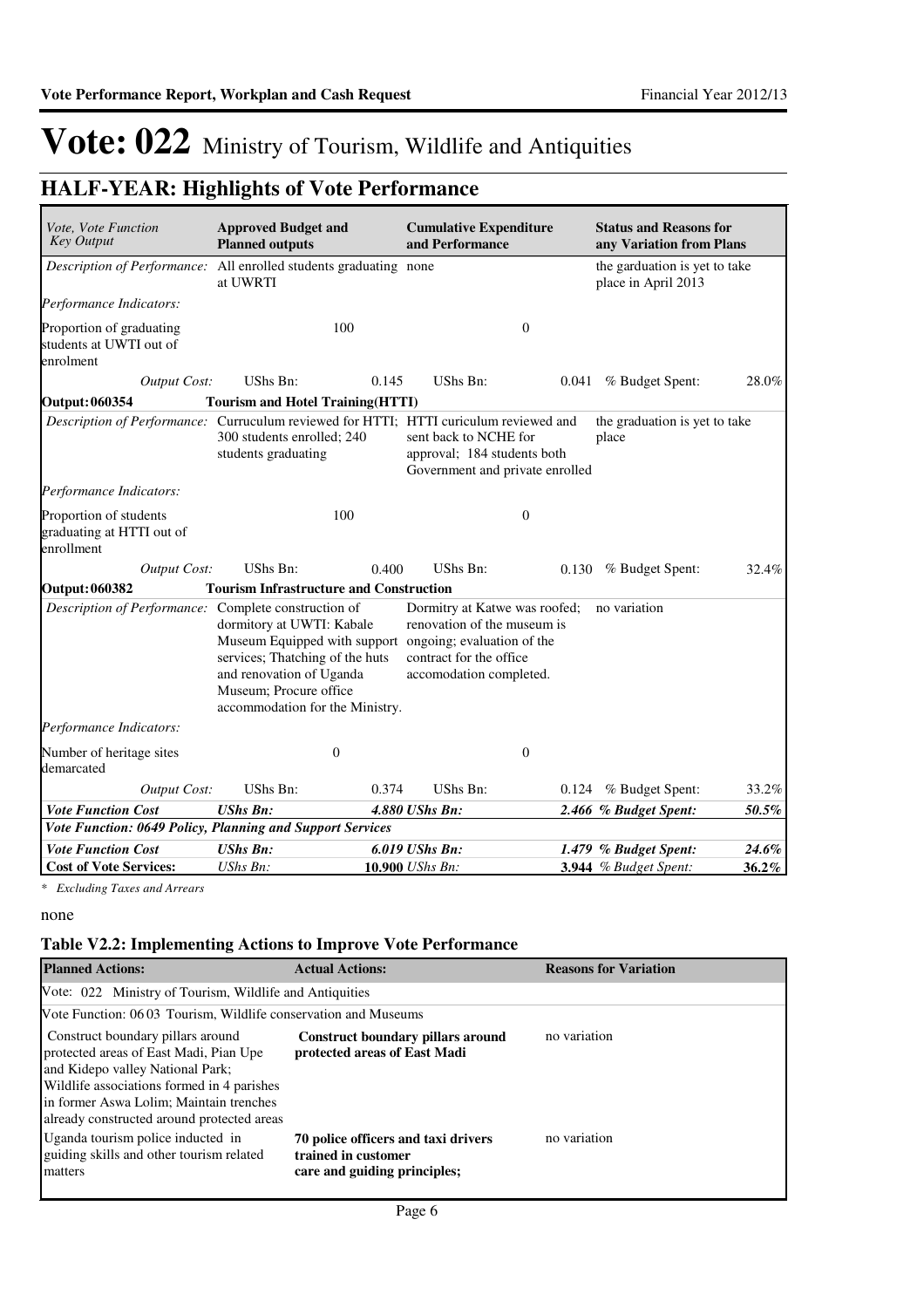#### **HALF-YEAR: Highlights of Vote Performance**

| <b>Planned Actions:</b>                                                                                                                 | <b>Actual Actions:</b>                                                                                                                                                         | <b>Reasons for Variation</b> |
|-----------------------------------------------------------------------------------------------------------------------------------------|--------------------------------------------------------------------------------------------------------------------------------------------------------------------------------|------------------------------|
| Participate in the World Travel Market in<br>London, Fitur in Spain, ITB in Berlin and<br>Indaba in South Africa.                       | <b>Participated in the World Travel</b><br>Market in London; Attend the 1st Pan<br>African<br>conference on sustainable tourism in                                             | no variation                 |
| The Ministry plans to participate in<br>national events such as Conferences<br>while distributing promotion collateal in<br>key markets | <b>National Parks in Arusha</b><br>Tanzania; Two trade fares in Spain<br>attended                                                                                              |                              |
| Vote Function: 06.49 Policy, Planning and Support Services                                                                              |                                                                                                                                                                                |                              |
| 30 staff recruited                                                                                                                      | V                                                                                                                                                                              | v                            |
| Engage the Local Development Partners<br>Group to consider the Tourism Sector for<br>future support; Form a Sector Working<br>Group     | A framework for the Sector Working<br>group has been formed; Discussions<br>with the development partners have<br>commenced to form Local Development<br><b>Partners Group</b> | no variation                 |

#### *V3: Details of Releases and Expenditure*

*This section provides a comprehensive summary of the outputs delivered by the Vote and further details of Vote expenditures by Vote Function and Expenditure Item.*

#### **Table V3.1: GoU Releases and Expenditure by Output\***

| <b>Billion Uganda Shillings</b>                                 | Approved      | <b>Released</b> | <b>Spent</b> | $%$ GoU       | $%$ GoU       | $%$ GoU     |
|-----------------------------------------------------------------|---------------|-----------------|--------------|---------------|---------------|-------------|
|                                                                 | <b>Budget</b> |                 |              | <b>Budget</b> | <b>Budget</b> | Releases    |
|                                                                 |               |                 |              | Released      | <i>Spent</i>  | <i>Spen</i> |
| VF:0603 Tourism, Wildlife conservation and Museums              | 4.88          | 2.62            | 2.47         | 53.8%         | 50.5%         | 93.9%       |
| Class: Outputs Provided                                         | 3.19          | 1.72            | 1.56         | 53.9%         | 48.9%         | 90.8%       |
| 060301 Policies, strategies and monitoring services             | 1.82          | 0.69            | 0.63         | 37.8%         | 34.8%         | 91.8%       |
| 060303 Support to Tourism and Wildlife Associations             | 0.11          | 0.04            | 0.04         | 33.3%         | 33.3%         | 100.0%      |
| 060304 Museums Services                                         | 0.03          | 0.28            | 0.24         | 975.0%        | 832.1%        | 85.3%       |
| 060305 Capacity Building, Research and Coordination             | 0.28          | 0.14            | 0.13         | 51.0%         | 47.5%         | 93.1%       |
| 060306 Tourism Investment, Promotion and Marketing              | 0.95          | 0.57            | 0.52         | 60.3%         | 54.8%         | 90.9%       |
| Class: Outputs Funded                                           | 1.14          | 0.66            | 0.66         | 57.8%         | 57.8%         | 100.0%      |
| 060351 Management of National Parks and Game Reserves (UWA)     | 0.53          | 0.31            | 0.31         | 57.8%         | 57.8%         | 100.0%      |
| 060352 Wildlife Conservation and Education Services (UWEC)      | 0.07          | 0.04            | 0.04         | 57.8%         | 57.8%         | 100.0%      |
| 060353 Support to Uganda Wildlife Training Institute            | 0.14          | 0.08            | 0.08         | 57.8%         | 57.8%         | 100.0%      |
| 060354 Tourism and Hotel Training (HTTI)                        | 0.40          | 0.23            | 0.23         | 57.8%         | 57.8%         | 100.0%      |
| Class: Capital Purchases                                        | 0.55          | 0.25            | 0.25         | 45.0%         | 44.8%         | 99.8%       |
| 060372 Government Buildings and Administrative Infrastructure   | 0.15          | 0.10            | 0.10         | 67.4%         | 67.4%         | 100.0%      |
| 060377 Purchase of Specialised Machinery & Equipment            | 0.03          | 0.02            | 0.02         | 78.2%         | 78.2%         | 100.0%      |
| 060382 Tourism Infrastructure and Construction                  | 0.37          | 0.12            | 0.12         | 33.4%         | 33.2%         | 99.5%       |
| VF:0649 Policy, Planning and Support Services                   | 6.02          | 3.48            | 1.48         | 57.7%         | $24.6\%$      | 42.6%       |
| Class: Outputs Provided                                         | 5.57          | 3.04            | 1.04         | 54.6%         | 18.7%         | 34.3%       |
| 064904 Policy, consultation, planning and monitoring services   | 0.67          | 0.40            | 0.37         | 59.4%         | 54.5%         | 91.7%       |
| 064905 Ministry Support Services (Finance and Administration)   | 4.74          | 2.54            | 0.59         | 53.6%         | 12.5%         | 23.2%       |
| 064906 Ministerial and Top Management Services                  | 0.16          | 0.10            | 0.09         | 63.0%         | 53.8%         | 85.5%       |
| Class: Capital Purchases                                        | 0.45          | 0.44            | 0.44         | 96.9%         | 96.9%         | 100.0%      |
| 064975 Purchase of Motor Vehicles and Other Transport Equipment | 0.45          | 0.44            | 0.44         | 96.9%         | 96.9%         | 100.0%      |
| <b>Total For Vote</b>                                           | 10.90         | 6.10            | 3.94         | 56.0%         | 36.2%         | 64.7%       |

*\* Excluding Taxes and Arrears*

#### **Table V3.2: 2012/13 GoU Expenditure by Item**

| <b>Billion Uganda Shillings</b>       | Approved<br><b>Budget</b> | <b>Releases</b> | <b>Expend-</b><br>iture | % Budged % Budget % Releases<br><b>Released</b> | Spent | <b>Spent</b> |
|---------------------------------------|---------------------------|-----------------|-------------------------|-------------------------------------------------|-------|--------------|
| <b>Output Class: Outputs Provided</b> | 8.76                      | 4.71            | 2.56                    | 53.7%                                           | 29.3% | 54.5%        |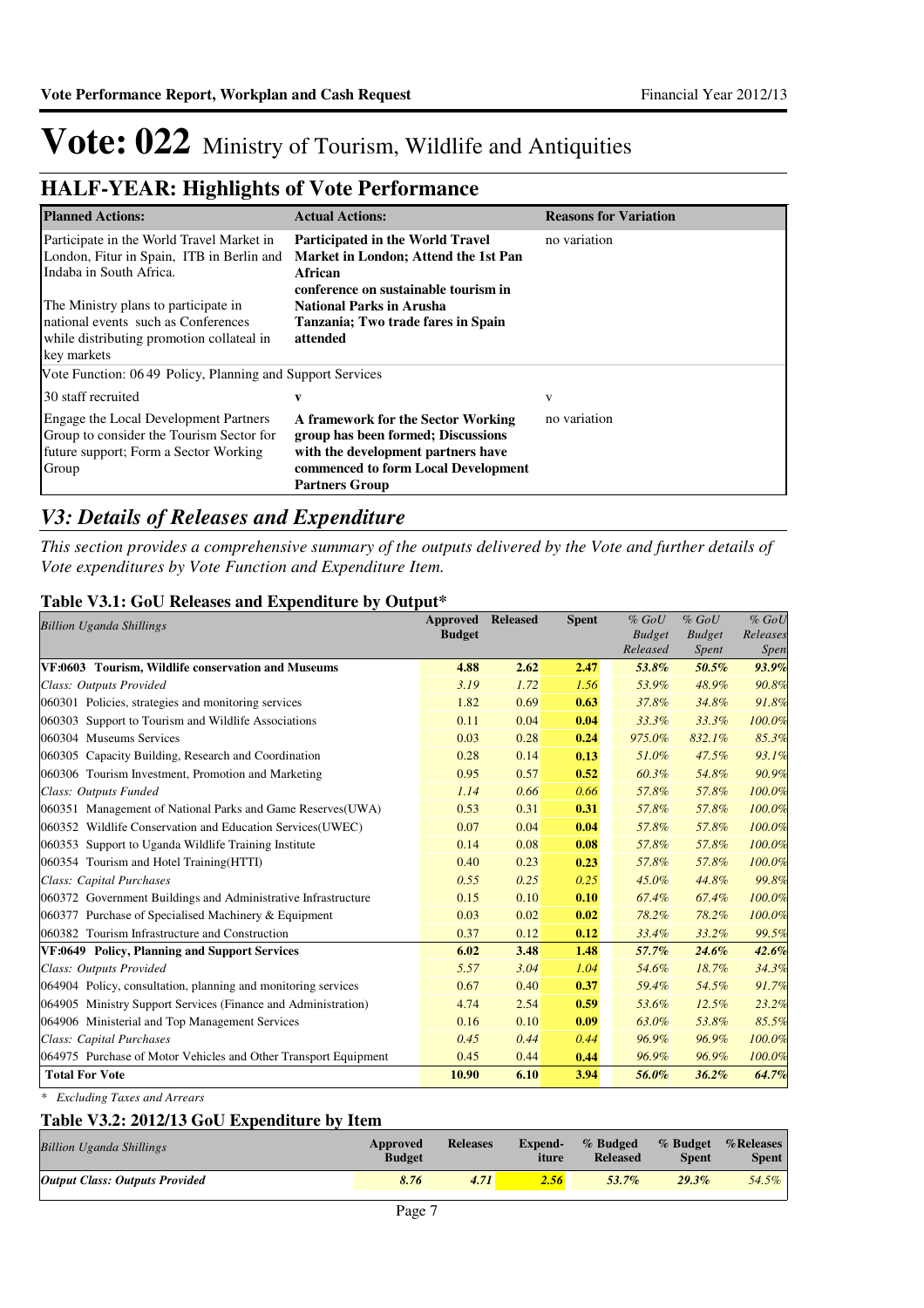### **HALF-YEAR: Highlights of Vote Performance**

| <b>Billion Uganda Shillings</b>                           | <b>Approved</b><br><b>Budget</b> | <b>Releases</b> | <b>Expend-</b><br>iture | % Budged<br><b>Released</b> | % Budget<br><b>Spent</b> | %Releases<br><b>Spent</b> |
|-----------------------------------------------------------|----------------------------------|-----------------|-------------------------|-----------------------------|--------------------------|---------------------------|
| 211101 General Staff Salaries                             | 1.28                             | 0.47            | 0.41                    | 36.9%                       | 31.9%                    | 86.2%                     |
| 211102 Contract Staff Salaries (Incl. Casuals, Temporary) | 0.02                             | 0.01            | 0.00                    | 33.3%                       | 0.0%                     | $0.0\%$                   |
| 211103 Allowances                                         | 0.82                             | 0.49            | 0.46                    | 59.8%                       | 55.7%                    | 93.1%                     |
| 213001 Medical Expenses(To Employees)                     | 0.01                             | 0.00            | 0.00                    | 57.8%                       | 47.0%                    | 81.3%                     |
| 213002 Incapacity, death benefits and funeral expenses    | 0.02                             | 0.01            | 0.01                    | 57.8%                       | 57.8%                    | $100.0\%$                 |
| 213003 Retrenchment costs                                 | 0.01                             | 0.00            | 0.00                    | 57.8%                       | 24.9%                    | 43.0%                     |
| 221001 Advertising and Public Relations                   | 0.04                             | 0.02            | 0.02                    | 58.2%                       | 54.0%                    | 92.8%                     |
| 221002 Workshops and Seminars                             | 0.15                             | 0.09            | 0.09                    | 63.0%                       | 61.6%                    | 97.8%                     |
| 221003 Staff Training                                     | 0.32                             | 0.18            | 0.18                    | 56.7%                       | 56.6%                    | 99.8%                     |
| 221004 Recruitment Expenses                               | 0.01                             | 0.00            | 0.00                    | 57.8%                       | 55.7%                    | 96.4%                     |
| 221005 Hire of Venue (chairs, projector etc)              | 0.05                             | 0.03            | 0.03                    | 63.6%                       | 59.7%                    | 93.8%                     |
| 221006 Commissions and Related Charges                    | 0.08                             | 0.05            | 0.05                    | 57.8%                       | 56.1%                    | 97.0%                     |
| 221007 Books, Periodicals and Newspapers                  | 0.11                             | 0.07            | 0.05                    | 58.2%                       | 47.3%                    | 81.2%                     |
| 221008 Computer Supplies and IT Services                  | 0.04                             | 0.03            | 0.02                    | 57.8%                       | 55.8%                    | 96.5%                     |
| 221009 Welfare and Entertainment                          | 0.14                             | 0.08            | 0.08                    | 58.6%                       | 57.8%                    | 98.7%                     |
| 221011 Printing, Stationery, Photocopying and Binding     | 0.19                             | 0.11            | 0.08                    | 56.1%                       | 43.2%                    | 77.1%                     |
| 221012 Small Office Equipment                             | 0.02                             | 0.01            | 0.01                    | 57.8%                       | 42.4%                    | 73.4%                     |
| 221016 IFMS Recurrent Costs                               | 0.01                             | 0.00            | 0.00                    | 57.8%                       | 0.0%                     | $0.0\%$                   |
| 221017 Subscriptions                                      | 0.10                             | 0.06            | 0.05                    | 56.5%                       | 48.7%                    | 86.3%                     |
| 222001 Telecommunications                                 | 0.23                             | 0.09            | 0.08                    | 40.0%                       | 35.6%                    | 88.9%                     |
| 222002 Postage and Courier                                | 0.00                             | 0.00            | 0.00                    | 57.8%                       | 35.6%                    | 61.6%                     |
| 222003 Information and Communications Technology          | 0.02                             | 0.01            | 0.01                    | 57.8%                       | 57.8%                    | 100.0%                    |
| 223004 Guard and Security services                        | 0.06                             | 0.04            | 0.04                    | 58.1%                       | 55.3%                    | 95.2%                     |
| 223005 Electricity                                        | 0.04                             | 0.02            | 0.00                    | 57.8%                       | 0.0%                     | $0.0\%$                   |
| 223006 Water                                              | 0.01                             | 0.01            | 0.01                    | 57.8%                       | 57.8%                    | 100.0%                    |
| 223007 Other Utilities- (fuel, gas, f                     | 0.00                             | 0.00            | 0.00                    | 57.8%                       | 57.8%                    | 100.0%                    |
| 223901 Rent (Produced Assets) to other govt. Units        | 3.20                             | 1.85            | 0.01                    | 57.8%                       | 0.3%                     | 0.6%                      |
| 224002 General Supply of Goods and Services               | 0.00                             | 0.00            | 0.00                    | 57.8%                       | 38.2%                    | 66.1%                     |
| 225001 Consultancy Services- Short-term                   | 0.10                             | 0.06            | 0.06                    | 57.8%                       | 57.8%                    | 99.9%                     |
| 225002 Consultancy Services-Long-term                     | 0.71                             | 0.42            | 0.39                    | 59.5%                       | 55.5%                    | 93.2%                     |
| 227001 Travel Inland                                      | 0.17                             | 0.11            | 0.09                    | 63.2%                       | 54.8%                    | 86.6%                     |
| 227002 Travel Abroad                                      | 0.11                             | 0.08            | 0.06                    | 75.6%                       | 56.2%                    | 74.4%                     |
| 227003 Carriage, Haulage, Freight and Transport Hire      | 0.06                             | 0.03            | 0.03                    | 45.6%                       | 44.4%                    | 97.4%                     |
| 227004 Fuel, Lubricants and Oils                          | 0.24                             | 0.14            | 0.14                    | 59.1%                       | 57.3%                    | 96.8%                     |
| 228001 Maintenance - Civil                                | 0.07                             | 0.04            | 0.03                    | 57.8%                       | 36.6%                    | 63.4%                     |
| 228002 Maintenance - Vehicles                             | 0.10                             | 0.06            | 0.04                    | 56.4%                       | 43.6%                    | 77.4%                     |
| 228003 Maintenance Machinery, Equipment and Furniture     | 0.03                             | 0.02            | 0.01                    | 55.0%                       | 45.8%                    | 83.2%                     |
| 321422 Boards and Commissions                             | 0.06                             | 0.00            | 0.00                    | $0.0\%$                     | $0.0\%$                  | N/A                       |
| 321440 Other Grants                                       | 0.11                             | 0.00            | 0.00                    | $0.0\%$                     | $0.0\%$                  | N/A                       |
| <b>Output Class: Outputs Funded</b>                       | 1.14                             | 0.71            | 0.70                    | 62.3%                       | 61.3%                    | 98.3%                     |
| 263322 Conditional transfers to Contr                     | 0.00                             | 0.02            | 0.00                    | N/A                         | N/A                      | 22.3%                     |
| 263340 Other grants                                       | 0.28                             | 0.20            | 0.20                    | 70.5%                       | 70.5%                    | 100.0%                    |
| 264101 Contributions to Autonomous Inst.                  | 0.01                             | 0.01            | 0.01                    | 57.8%                       | 57.8%                    | 100.0%                    |
| 264102 Contributions to Autonomous Inst. Wage Subventio   | 0.84                             | 0.49            | 0.49                    | 57.8%                       | 57.8%                    | 100.0%                    |
| <b>Output Class: Capital Purchases</b>                    | 1.70                             | 0.79            | 0.79                    | 46.4%                       | 46.4%                    | 99.9%                     |
| 231002 Residential Buildings                              | 0.37                             | 0.12            | 0.12                    | 33.3%                       | 33.3%                    | $100.0\%$                 |
| 231004 Transport Equipment                                | 0.45                             | 0.44            | 0.44                    | 96.9%                       | 96.9%                    | 100.0%                    |
| 231005 Machinery and Equipment                            | 0.03                             | 0.02            | 0.02                    | 78.2%                       | 78.2%                    | 100.0%                    |
| 231007 Other Structures                                   | 0.15                             | 0.10            | 0.10                    | 67.4%                       | 67.0%                    | 99.4%                     |
| 312206 Gross Tax                                          | 0.70                             | 0.11            | 0.11                    | 15.1%                       | 15.1%                    | $100.0\%$                 |
|                                                           |                                  |                 |                         |                             |                          |                           |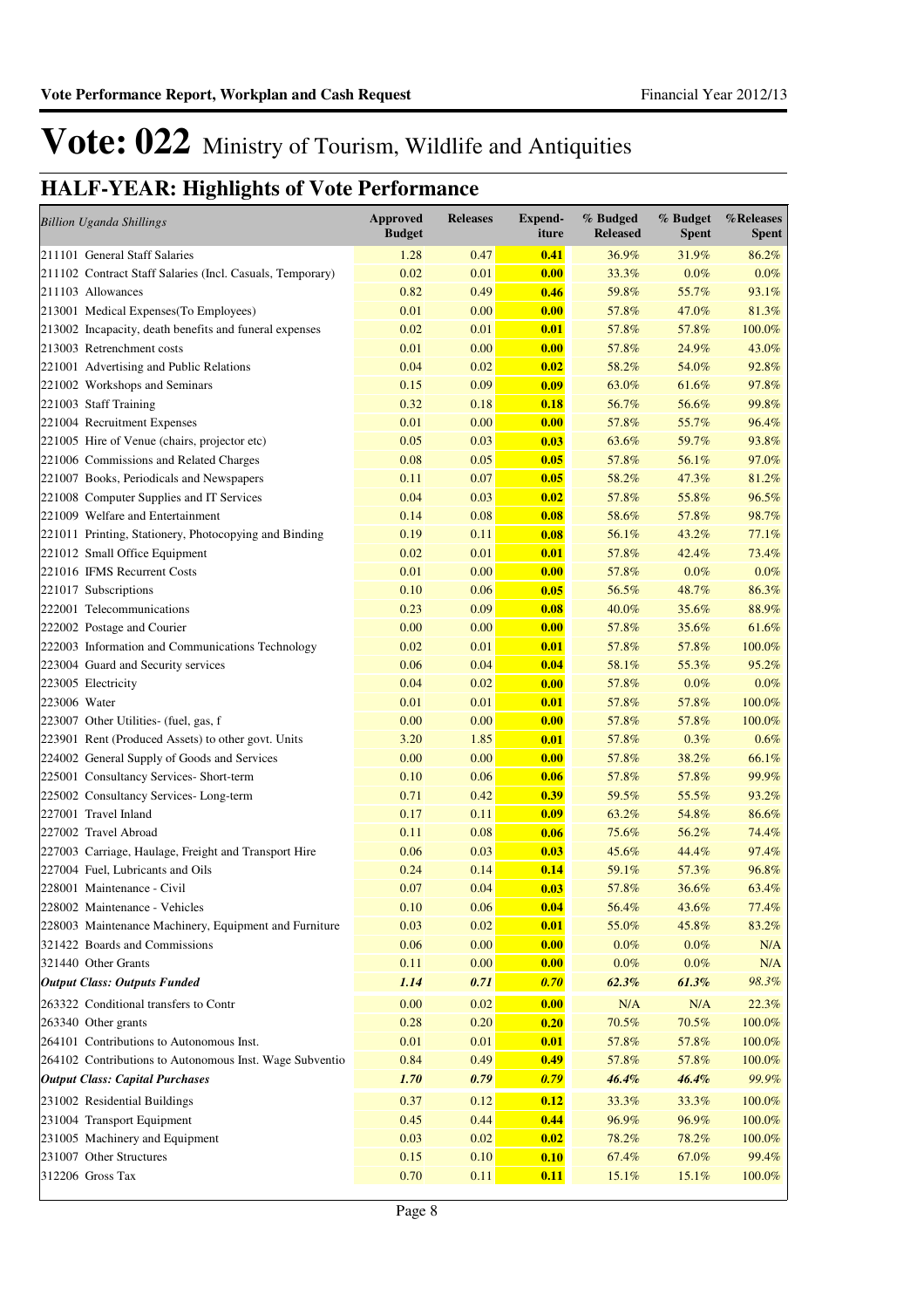### **HALF-YEAR: Highlights of Vote Performance**

| <b>Billion Uganda Shillings</b>           | Approved<br><b>Budget</b> | <b>Releases</b> | Expend-<br>iture | % Budged<br><b>Released</b> | % Budget<br><b>Spent</b> | %Releases<br><b>Spent</b> |
|-------------------------------------------|---------------------------|-----------------|------------------|-----------------------------|--------------------------|---------------------------|
| <b>Output Class: Arrears</b>              | 0.07                      | 0.07            | 0.07             | $100.0\%$                   | $100.0\%$                | 100.0%                    |
| 321605 Domestic arrears                   | 0.07                      | 0.07            | 0.07             | 100.0%                      | 100.0%                   | 100.0%                    |
| <b>Grand Total:</b>                       | 11.67                     | 6.27            | 4.12             | 53.8%                       | $35.3\%$                 | 65.6%                     |
| <b>Total Excluding Taxes and Arrears:</b> | 10.90                     | 6.10            | 3.94             | 56.0%                       | $36.2\%$                 | 64.7%                     |

#### **Table V3.3: GoU Releases and Expenditure by Project and Programme\***

|      | <b>Billion Uganda Shillings</b>                    | Approved<br><b>Budget</b> | <b>Released</b> | <b>Spent</b> | $%$ GoU<br><b>Budget</b><br>Released | $%$ GoU<br><b>Budget</b><br><i>Spent</i> | $%$ GoU<br>Releases<br>Spent |
|------|----------------------------------------------------|---------------------------|-----------------|--------------|--------------------------------------|------------------------------------------|------------------------------|
|      | VF:0603 Tourism, Wildlife conservation and Museums | 4.88                      | 2.62            | 2.47         | 53.8%                                | 50.5%                                    | 93.9%                        |
|      | <b>Recurrent Programmes</b>                        |                           |                 |              |                                      |                                          |                              |
| 09   | Tourism                                            | 0.93                      | 0.40            | 0.28         | 42.7%                                | 29.8%                                    | 69.7%                        |
| 10   | Museums and Monuments                              | 0.72                      | 0.56            | 0.60         | 77.5%                                | 84.0%                                    | 108.4%                       |
| 11   | <b>Wildlife Conservation</b>                       | 1.09                      | 0.54            | 0.47         | 48.9%                                | $43.1\%$                                 | 88.2%                        |
| 14   | Directorate of TWCM                                | 0.08                      | 0.03            | 0.09         | 43.3%                                | 112.5%                                   | 260.1%                       |
|      | <b>Development Projects</b>                        |                           |                 |              |                                      |                                          |                              |
| 0252 | Protected Areas and Sustainable Use                | 0.00                      | 0.00            | 0.00         | N/A                                  | N/A                                      | N/A                          |
| 0258 | <b>Wildlife Education Center Trust</b>             | 0.00                      | 0.24            | 0.00         | 24079.6%                             | $0.0\%$                                  | 0.0%                         |
| 0948 | Support to Tourism Development                     | 1.38                      | 0.46            | 0.66         | 33.3%                                | 48.0%                                    | 143.9%                       |
| 1201 | Mitigating Human Wildlife Conflicts                | 0.35                      | 0.18            | 0.15         | 50.4%                                | 41.6%                                    | 82.7%                        |
| 1205 | Support to Uganda Museums                          | 0.32                      | 0.22            | 0.21         | 69.1%                                | 66.6%                                    | 96.3%                        |
|      | VF:0649 Policy, Planning and Support Services      | 6.02                      | 3.48            | 1.48         | 57.7%                                | $24.6\%$                                 | 42.6%                        |
|      | <b>Recurrent Programmes</b>                        |                           |                 |              |                                      |                                          |                              |
| 01   | HQs and Administration                             | 5.17                      | 2.79            | 0.81         | 54.0%                                | 15.8%                                    | 29.2%                        |
| 15   | <b>Internal Audit</b>                              | 0.07                      | 0.04            | 0.03         | 53.3%                                | 50.0%                                    | 93.7%                        |
|      | <b>Development Projects</b>                        |                           |                 |              |                                      |                                          |                              |
| 0248 | Government Purchases and Taxes                     | 0.45                      | 0.44            | 0.44         | 96.9%                                | 96.9%                                    | 100.0%                       |
| 1163 | Uganda Tourism Satellite Account                   | 0.34                      | 0.21            | 0.20         | 62.9%                                | 57.9%                                    | 92.0%                        |
|      | <b>Total For Vote</b>                              | 10.90                     | 6.10            | 3.94         | 56.0%                                | 36.2%                                    | 64.7%                        |

*\* Excluding Taxes and Arrears*

**Table V3.4: Donor Releases and Expenditure by Project and Programme\***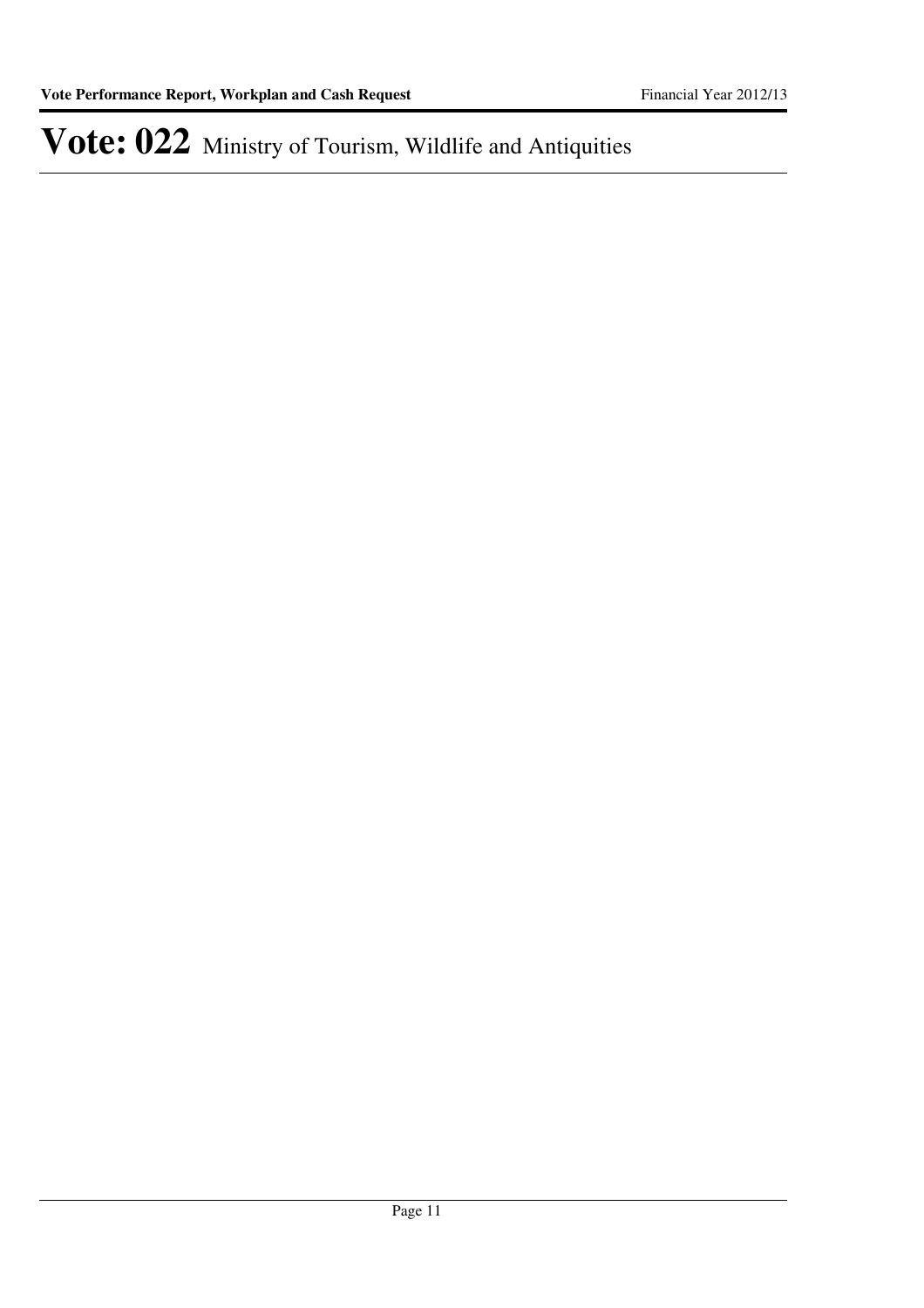*0*

*0*

# Vote: 022 Ministry of Tourism, Wildlife and Antiquities

#### **QUARTER 3: Revised Workplan**

| <b>Planned Outputs for the Quarter</b><br>(Quantity and Location) | <b>Estimated Funds Available in Quarter</b><br>(from balance brought forward and actual/expected releaes) |                    |                       | <b>UShs Thousand</b> |
|-------------------------------------------------------------------|-----------------------------------------------------------------------------------------------------------|--------------------|-----------------------|----------------------|
| Vote Function: 0603 Tourism, Wildlife conservation and Museums    |                                                                                                           |                    |                       |                      |
| <b>Recurrent Programmes</b>                                       |                                                                                                           |                    |                       |                      |
| Programme 09 Tourism                                              |                                                                                                           |                    |                       |                      |
| <b>Outputs Funded</b>                                             |                                                                                                           |                    |                       |                      |
| Output:<br>06 0354 Tourism and Hotel Training (HTTI)              |                                                                                                           |                    |                       |                      |
|                                                                   | <b>Item</b>                                                                                               | <b>Balance b/f</b> | <b>New Funds</b>      | <b>Total</b>         |
|                                                                   | 264102 Contributions to Autonomous Inst. Wage<br>Subventions                                              | 101,690            | 0                     | 101,690              |
|                                                                   | Total                                                                                                     | 101,690            | 0                     | 101.690              |
|                                                                   | <b>Wage Recurrent</b>                                                                                     | $\theta$           | 0                     | 0                    |
|                                                                   | <b>Non Wage Recurrent</b>                                                                                 | 101,690            | 0                     | 101,690              |
|                                                                   | <b>NTR</b>                                                                                                | $\theta$           | 0                     | 0                    |
| <b>Outputs Provided</b>                                           |                                                                                                           |                    |                       |                      |
| Output:<br>06 0301 Policies, strategies and monitoring services   |                                                                                                           |                    |                       |                      |
|                                                                   | <b>Item</b>                                                                                               | <b>Balance b/f</b> | <b>New Funds</b>      | <b>Total</b>         |
|                                                                   | 211101 General Staff Salaries                                                                             | 6,000              | 0                     | 6,000                |
|                                                                   | 211103 Allowances                                                                                         | 27                 | 0                     | 27                   |
|                                                                   | 221003 Staff Training                                                                                     | 1                  | $\bf{0}$              | 1                    |
|                                                                   | 221008 Computer Supplies and IT Services                                                                  | 1                  | $\bf{0}$              | 1                    |
|                                                                   | 221011 Printing, Stationery, Photocopying and Binding                                                     | 2,419              | $\bf{0}$              | 2,419                |
|                                                                   | 228002 Maintenance - Vehicles                                                                             | 2,968              | $\bf{0}$              | 2,968                |
|                                                                   | Total                                                                                                     | 11,415             | 0                     | 11,415               |
|                                                                   | <b>Wage Recurrent</b>                                                                                     | 6,000              | 0                     | 6,000                |
|                                                                   | <b>Non Wage Recurrent</b>                                                                                 | 5,415              | 0                     | 5,415                |
|                                                                   | <b>NTR</b>                                                                                                | $\theta$           | $\boldsymbol{\theta}$ | 0                    |
| 06 03 06 Tourism Investment, Promotion and Marketing<br>Output:   |                                                                                                           |                    |                       |                      |
|                                                                   | <b>Item</b>                                                                                               | <b>Balance b/f</b> | <b>New Funds</b>      | Total                |
|                                                                   | 211103 Allowances                                                                                         | 1                  | 0                     | 1                    |
|                                                                   | 221005 Hire of Venue (chairs, projector etc)                                                              | $\bf{0}$           | $\bf{0}$              | $\bf{0}$             |
|                                                                   | 221007 Books, Periodicals and Newspapers                                                                  | 7,337              | 0                     | 7,337                |
|                                                                   | 221009 Welfare and Entertainment                                                                          | 632                | $\bf{0}$              | 632                  |
|                                                                   | Total                                                                                                     | 7,970              | 0                     | 7,970                |
|                                                                   | <b>Wage Recurrent</b>                                                                                     | $\theta$           | 0                     | 0                    |
|                                                                   | <b>Non Wage Recurrent</b>                                                                                 | 7,970              | 0                     | 7,970                |
|                                                                   | <b>NTR</b>                                                                                                | 0                  | 0                     | 0                    |
| <b>Programme 10 Museums and Monuments</b>                         |                                                                                                           |                    |                       |                      |
| <b>Outputs Provided</b>                                           |                                                                                                           |                    |                       |                      |
| Output: 06 03 01 Policies, strategies and monitoring services     |                                                                                                           |                    |                       |                      |
|                                                                   | <b>Item</b>                                                                                               | <b>Balance b/f</b> | <b>New Funds</b>      | Total                |
|                                                                   | 211101 General Staff Salaries                                                                             | 6,622              | $\bf{0}$              | 6,622                |
|                                                                   | 211103 Allowances                                                                                         | 342                | 0                     | 342                  |
|                                                                   | 221002 Workshops and Seminars                                                                             | 16                 | 0                     | 16                   |
|                                                                   | 221008 Computer Supplies and IT Services                                                                  | $\bf{0}$           | 0                     | $\bf{0}$             |
|                                                                   | 221011 Printing, Stationery, Photocopying and Binding                                                     | 4                  | 0                     | 4                    |
|                                                                   | 228002 Maintenance - Vehicles                                                                             | 4,619              | 0                     | 4,619                |
|                                                                   | Total                                                                                                     | 11,603             | 0                     | 11,603               |
|                                                                   | <b>Wage Recurrent</b>                                                                                     | 6,622              | 0                     | 6,622                |
|                                                                   | <b>Non Wage Recurrent</b>                                                                                 | 4,981              | 0                     | 4,981                |

*NTR*

*0*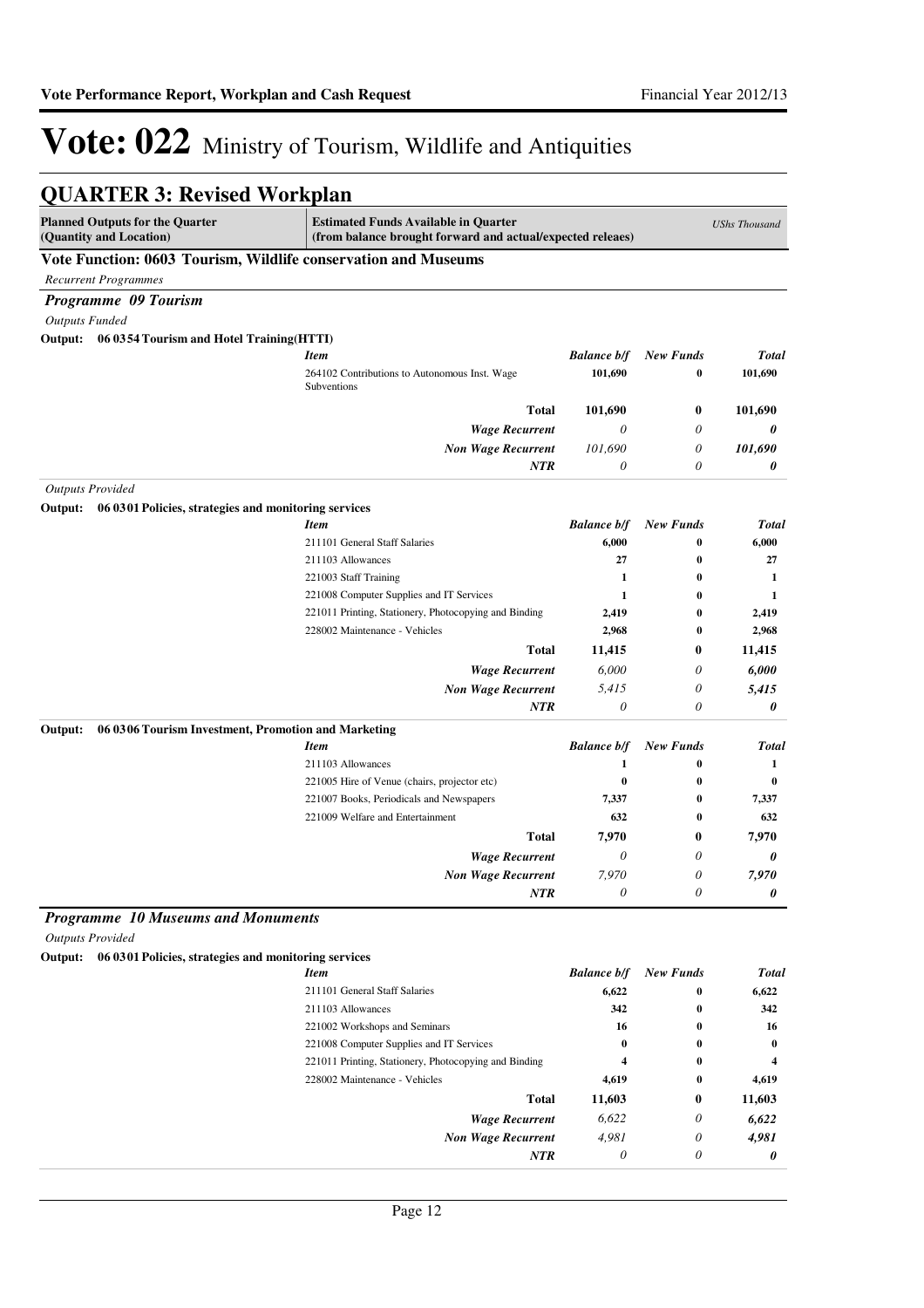| <b>QUARTER 3: Revised Workplan</b>                                    |                                                                                                           |                                |                              |                      |
|-----------------------------------------------------------------------|-----------------------------------------------------------------------------------------------------------|--------------------------------|------------------------------|----------------------|
| <b>Planned Outputs for the Quarter</b><br>(Quantity and Location)     | <b>Estimated Funds Available in Quarter</b><br>(from balance brought forward and actual/expected releaes) |                                |                              | <b>UShs Thousand</b> |
| Vote Function: 0603 Tourism, Wildlife conservation and Museums        |                                                                                                           |                                |                              |                      |
| <b>Recurrent Programmes</b>                                           |                                                                                                           |                                |                              |                      |
| <b>Programme 10 Museums and Monuments</b>                             |                                                                                                           |                                |                              |                      |
| Output: 06 0304 Museums Services                                      |                                                                                                           |                                |                              |                      |
|                                                                       | <b>Item</b>                                                                                               | <b>Balance b/f</b>             | <b>New Funds</b>             | <b>Total</b>         |
|                                                                       | 211101 General Staff Salaries                                                                             | 40,622                         | $\bf{0}$                     | 40,622               |
|                                                                       | <b>Total</b>                                                                                              | 40,622                         | 0                            | 40,622               |
|                                                                       | <b>Wage Recurrent</b>                                                                                     | 40,622                         | 0                            | 40,622               |
|                                                                       | <b>Non Wage Recurrent</b>                                                                                 | 0                              | 0                            | 0                    |
|                                                                       | <b>NTR</b>                                                                                                | 0                              | 0                            | 0                    |
| 06 03 05 Capacity Building, Research and Coordination<br>Output:      |                                                                                                           |                                |                              |                      |
|                                                                       | <b>Item</b>                                                                                               | <b>Balance b/f</b>             | <b>New Funds</b>             | Total                |
|                                                                       | 221011 Printing, Stationery, Photocopying and Binding<br>228002 Maintenance - Vehicles                    | $\bf{0}$                       | $\bf{0}$                     | 0                    |
|                                                                       |                                                                                                           | 2,895                          | $\bf{0}$                     | 2,895                |
|                                                                       | <b>Total</b>                                                                                              | 2,895                          | 0                            | 2,895                |
|                                                                       | <b>Wage Recurrent</b>                                                                                     | 0                              | 0                            | 0                    |
|                                                                       | <b>Non Wage Recurrent</b>                                                                                 | 2,895                          | 0                            | 2,895                |
|                                                                       | <b>NTR</b>                                                                                                | 0                              | 0                            | 0                    |
| Output: 06 0351 Management of National Parks and Game Reserves(UWA)   | <b>Item</b><br>263340 Other grants                                                                        | <b>Balance b/f</b><br>$\bf{0}$ | <b>New Funds</b><br>$\bf{0}$ | <b>Total</b><br>0    |
|                                                                       |                                                                                                           |                                |                              |                      |
|                                                                       | <b>Total</b>                                                                                              | 0                              | $\bf{0}$                     | $\bf{0}$             |
|                                                                       | <b>Wage Recurrent</b>                                                                                     | 0                              | 0                            | 0                    |
|                                                                       | <b>Non Wage Recurrent</b>                                                                                 | 0                              | 0                            | 0                    |
|                                                                       | <b>NTR</b>                                                                                                | 0                              | 0                            | 0                    |
| 06 0352 Wildlife Conservation and Education Services(UWEC)<br>Output: | <b>Item</b>                                                                                               | <b>Balance b/f</b>             | <b>New Funds</b>             | Total                |
|                                                                       | 264102 Contributions to Autonomous Inst. Wage<br>Subventions                                              | 21,528                         | $\bf{0}$                     | 21,528               |
|                                                                       | <b>Total</b>                                                                                              | 21,528                         | $\bf{0}$                     | 21,528               |
|                                                                       | <b>Wage Recurrent</b>                                                                                     | 0                              | 0                            | 0                    |
|                                                                       | <b>Non Wage Recurrent</b>                                                                                 | 21,528                         | 0                            | 21,528               |
|                                                                       | NTR                                                                                                       | $\boldsymbol{\mathit{0}}$      | 0                            | 0                    |
| 06 0353 Support to Uganda Wildlife Training Institute<br>Output:      |                                                                                                           |                                |                              |                      |
|                                                                       | <b>Item</b>                                                                                               | <b>Balance b/f</b>             | <b>New Funds</b>             | <b>Total</b>         |
|                                                                       | 264102 Contributions to Autonomous Inst. Wage<br>Subventions                                              | 43,129                         | $\bf{0}$                     | 43,129               |
|                                                                       | <b>Total</b>                                                                                              | 43,129                         | $\bf{0}$                     | 43,129               |
|                                                                       | <b>Wage Recurrent</b>                                                                                     | 0                              | 0                            | 0                    |
|                                                                       | <b>Non Wage Recurrent</b>                                                                                 | 43,129                         | 0                            | 43,129               |
|                                                                       | NTR                                                                                                       | 0                              | 0                            | 0                    |
| <b>Outputs Provided</b>                                               |                                                                                                           |                                |                              |                      |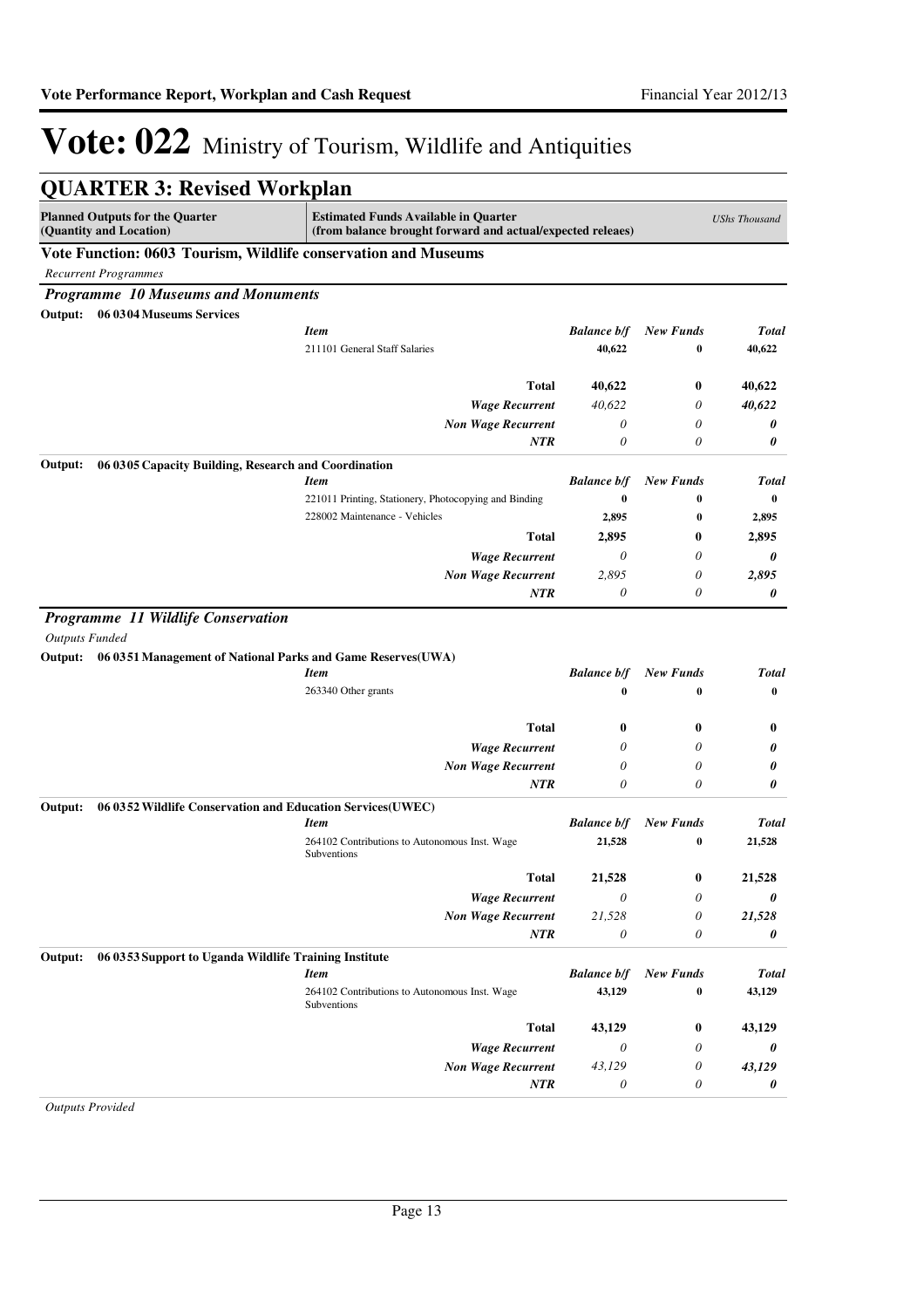| <b>QUARTER 3: Revised Workplan</b>                                |                                                                                                           |                       |                  |                      |
|-------------------------------------------------------------------|-----------------------------------------------------------------------------------------------------------|-----------------------|------------------|----------------------|
| <b>Planned Outputs for the Quarter</b><br>(Quantity and Location) | <b>Estimated Funds Available in Quarter</b><br>(from balance brought forward and actual/expected releaes) |                       |                  | <b>UShs Thousand</b> |
| Vote Function: 0603 Tourism, Wildlife conservation and Museums    |                                                                                                           |                       |                  |                      |
| <b>Recurrent Programmes</b>                                       |                                                                                                           |                       |                  |                      |
| Programme 11 Wildlife Conservation                                |                                                                                                           |                       |                  |                      |
| Output: 06 0301 Policies, strategies and monitoring services      |                                                                                                           |                       |                  |                      |
|                                                                   | <b>Item</b>                                                                                               | <b>Balance b/f</b>    | <b>New Funds</b> | <b>Total</b>         |
|                                                                   | 211101 General Staff Salaries                                                                             | 3,010                 | $\bf{0}$         | 3,010                |
|                                                                   | 211103 Allowances                                                                                         | 35                    | 0                | 35                   |
|                                                                   | 221003 Staff Training                                                                                     | $\bf{0}$              | 0                | $\bf{0}$             |
|                                                                   | 221011 Printing, Stationery, Photocopying and Binding                                                     | 1,629                 | $\bf{0}$         | 1,629                |
|                                                                   | 222003 Information and Communications Technology                                                          | 1                     | $\bf{0}$         | 1                    |
|                                                                   | 225001 Consultancy Services- Short-term                                                                   | 32                    | 0                | 32                   |
|                                                                   | <b>Total</b>                                                                                              | 526                   | $\bf{0}$         | 526                  |
|                                                                   | <b>Wage Recurrent</b>                                                                                     | 3,010                 | 0                | 3,010                |
|                                                                   | <b>Non Wage Recurrent</b>                                                                                 | $-2,483$              | 0                | $-2,483$             |
|                                                                   | NTR                                                                                                       | 0                     | 0                | 0                    |
| Programme 14 Directorate of TWCM                                  |                                                                                                           |                       |                  |                      |
| <b>Outputs Provided</b>                                           |                                                                                                           |                       |                  |                      |
| Output: 06 0305 Capacity Building, Research and Coordination      |                                                                                                           |                       |                  |                      |
|                                                                   | <b>Item</b>                                                                                               | <b>Balance b/f</b>    | <b>New Funds</b> | <b>Total</b>         |
|                                                                   | 211101 General Staff Salaries                                                                             | 849                   | $\bf{0}$         | 849                  |
|                                                                   | 211103 Allowances                                                                                         | $\bf{0}$              | 0                | 0                    |
|                                                                   | 228002 Maintenance - Vehicles                                                                             | 5,780                 | 0                | 5,780                |
|                                                                   | 228003 Maintenance Machinery, Equipment and Furniture                                                     | 2,211                 | 0                | 2,211                |
|                                                                   | <b>Total</b>                                                                                              | 8,840                 | 0                | 8,840                |
|                                                                   | <b>Wage Recurrent</b>                                                                                     | 849                   | 0                | 849                  |
|                                                                   | <b>Non Wage Recurrent</b>                                                                                 | 7,991                 | 0                | 7,991                |
|                                                                   | NTR                                                                                                       | 0                     | $\theta$         | 0                    |
| <b>Development Projects</b>                                       |                                                                                                           |                       |                  |                      |
| <b>Project 0258 Wildlife Education Center Trust</b>               |                                                                                                           |                       |                  |                      |
| <b>Capital Purchases</b>                                          |                                                                                                           |                       |                  |                      |
| 06 0382 Tourism Infrastructure and Construction<br>Output:        |                                                                                                           |                       |                  |                      |
|                                                                   | <b>Item</b>                                                                                               | <b>Balance b/f</b>    | <b>New Funds</b> | <b>Total</b>         |
|                                                                   | 231007 Other Structures                                                                                   | 615                   | $\bf{0}$         | 615                  |
|                                                                   | <b>Total</b>                                                                                              | 615                   | $\bf{0}$         | 615                  |
|                                                                   | <b>GoU</b> Development                                                                                    | 615                   | $\theta$         | 615                  |
|                                                                   | <b>Donor Development</b>                                                                                  | $\theta$              | 0                | 0                    |
|                                                                   | NTR                                                                                                       | $\boldsymbol{\theta}$ | 0                | 0                    |
|                                                                   |                                                                                                           |                       |                  |                      |
| <b>Project 0948 Support to Tourism Development</b>                |                                                                                                           |                       |                  |                      |
| <b>Capital Purchases</b>                                          |                                                                                                           |                       |                  |                      |
| Output: 06 0382 Tourism Infrastructure and Construction           |                                                                                                           |                       |                  |                      |
|                                                                   |                                                                                                           |                       |                  |                      |
|                                                                   | <b>Total</b>                                                                                              | 0                     | $\bf{0}$         | $\bf{0}$             |
|                                                                   | <b>GoU</b> Development                                                                                    | 0                     | 0                | 0                    |
|                                                                   | <b>Donor Development</b>                                                                                  | 0                     | 0                | 0                    |
|                                                                   | NTR                                                                                                       | 0                     | 0                | 0                    |
|                                                                   |                                                                                                           |                       |                  |                      |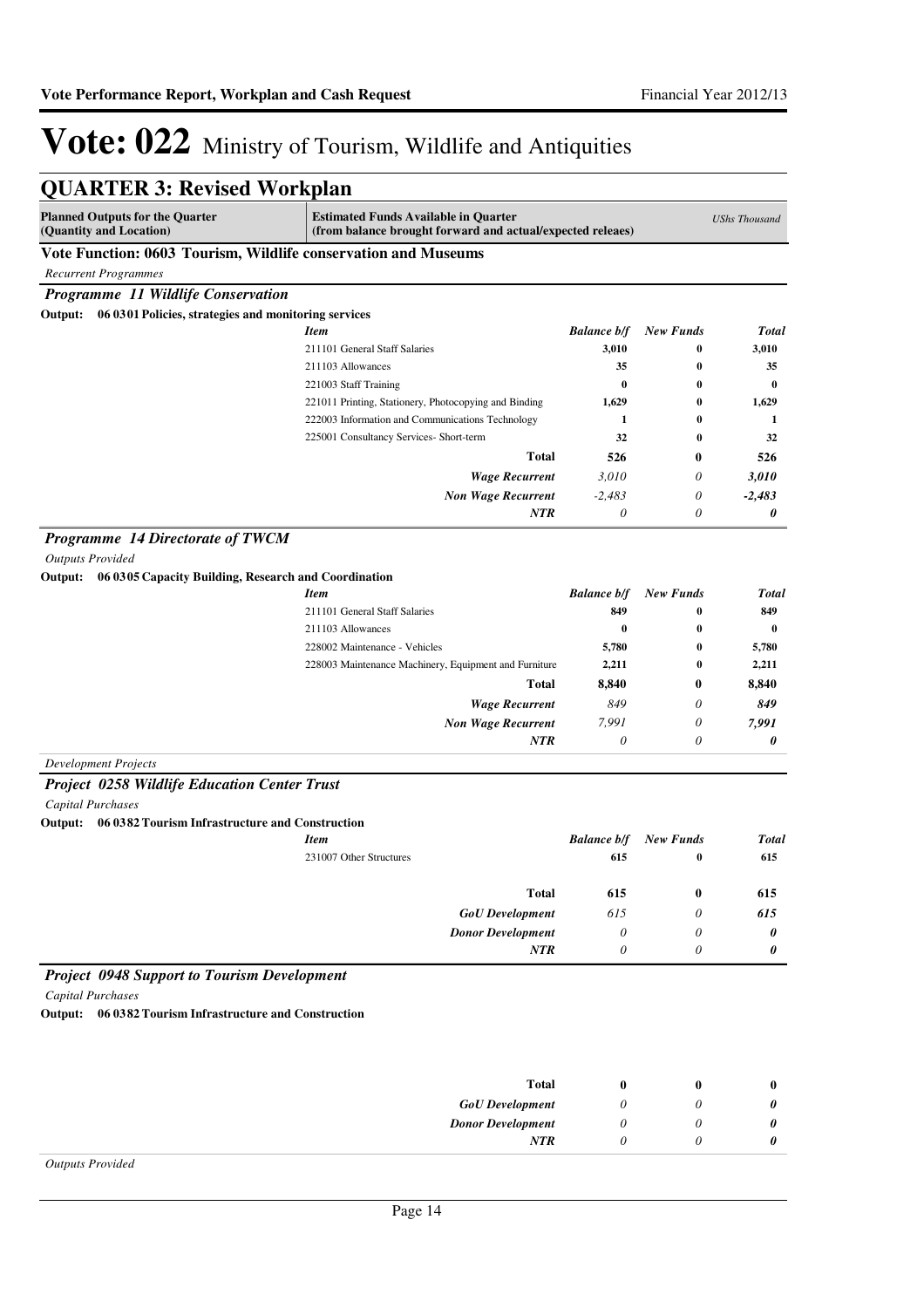| <b>QUARTER 3: Revised Workplan</b>                                                                                                             |                                                                                                           |                    |                  |                      |
|------------------------------------------------------------------------------------------------------------------------------------------------|-----------------------------------------------------------------------------------------------------------|--------------------|------------------|----------------------|
| <b>Planned Outputs for the Quarter</b><br>(Quantity and Location)                                                                              | <b>Estimated Funds Available in Quarter</b><br>(from balance brought forward and actual/expected releaes) |                    |                  | <b>UShs Thousand</b> |
| Vote Function: 0603 Tourism, Wildlife conservation and Museums                                                                                 |                                                                                                           |                    |                  |                      |
| <b>Development Projects</b>                                                                                                                    |                                                                                                           |                    |                  |                      |
| <b>Project 0948 Support to Tourism Development</b>                                                                                             |                                                                                                           |                    |                  |                      |
| Output: 06 03 01 Policies, strategies and monitoring services                                                                                  |                                                                                                           |                    |                  |                      |
|                                                                                                                                                | <b>Item</b>                                                                                               | <b>Balance b/f</b> | <b>New Funds</b> | Total                |
|                                                                                                                                                | 222001 Telecommunications                                                                                 | 333                | $\bf{0}$         | 333                  |
|                                                                                                                                                | Total                                                                                                     | $-16,644$          | 0                | $-16,644$            |
|                                                                                                                                                | <b>GoU</b> Development                                                                                    | $-16,644$          | 0                | $-16,644$            |
|                                                                                                                                                | <b>Donor Development</b>                                                                                  | 0                  | 0                | 0                    |
|                                                                                                                                                | NTR                                                                                                       | 0                  | 0                | 0                    |
| Output:<br>06 03 03 Support to Tourism and Wildlife Associations                                                                               |                                                                                                           |                    |                  |                      |
|                                                                                                                                                | <b>Total</b>                                                                                              | 0                  | 0                | $\bf{0}$             |
|                                                                                                                                                | <b>GoU</b> Development                                                                                    | 0                  | 0                | 0                    |
|                                                                                                                                                | <b>Donor Development</b>                                                                                  | 0                  | 0                | 0                    |
|                                                                                                                                                | NTR                                                                                                       | 0                  | 0                | 0                    |
| Output:<br>06 03 06 Tourism Investment, Promotion and Marketing                                                                                |                                                                                                           |                    |                  |                      |
|                                                                                                                                                | <b>Item</b>                                                                                               | <b>Balance b/f</b> | <b>New Funds</b> | Total                |
|                                                                                                                                                | 221011 Printing, Stationery, Photocopying and Binding                                                     | 313                | 0                | 313                  |
|                                                                                                                                                | 222001 Telecommunications                                                                                 | 335                | $\bf{0}$         | 335                  |
|                                                                                                                                                | <b>Total</b>                                                                                              | $-185,589$         | 0                | -185,589             |
|                                                                                                                                                | <b>GoU</b> Development                                                                                    | $-185,589$         | 0                | $-185,589$           |
|                                                                                                                                                | <b>Donor Development</b>                                                                                  | 0                  | 0                | 0                    |
|                                                                                                                                                | NTR                                                                                                       | 0                  | 0                | 0                    |
| Project 1201 Mitigating Human Wildlife Conflicts<br><b>Outputs Provided</b><br>06 0301 Policies, strategies and monitoring services<br>Output: |                                                                                                           |                    |                  |                      |
|                                                                                                                                                | <b>Item</b>                                                                                               | <b>Balance b/f</b> | <b>New Funds</b> | <b>Total</b>         |
|                                                                                                                                                | 211103 Allowances                                                                                         | 2,684              | 0                | 2,684                |
|                                                                                                                                                | 221001 Advertising and Public Relations                                                                   | 1,149              | $\bf{0}$         | 1,149                |
|                                                                                                                                                | 221002 Workshops and Seminars                                                                             | 2,036              | 0                | 2,036                |
|                                                                                                                                                | 221005 Hire of Venue (chairs, projector etc)                                                              | 2,127              | 0                | 2,127                |
|                                                                                                                                                | 221011 Printing, Stationery, Photocopying and Binding                                                     | 574                | 0                | 574                  |
|                                                                                                                                                | 222001 Telecommunications                                                                                 | 383                | 0                | 383                  |
|                                                                                                                                                | 225002 Consultancy Services-Long-term                                                                     | 4,134              | 0                | 4,134                |
|                                                                                                                                                | 227001 Travel Inland                                                                                      | 5,637              | $\bf{0}$         | 5,637                |
|                                                                                                                                                | 227004 Fuel, Lubricants and Oils                                                                          | 3,930              | 0                | 3,930                |
|                                                                                                                                                | <b>Total</b>                                                                                              | 22,654             | 0                | 22,654               |
|                                                                                                                                                | <b>GoU</b> Development                                                                                    | 22,654             | 0                | 22,654               |
|                                                                                                                                                | <b>Donor Development</b>                                                                                  | 0                  | 0                | 0                    |
|                                                                                                                                                | <b>NTR</b>                                                                                                | 0                  | 0                | 0                    |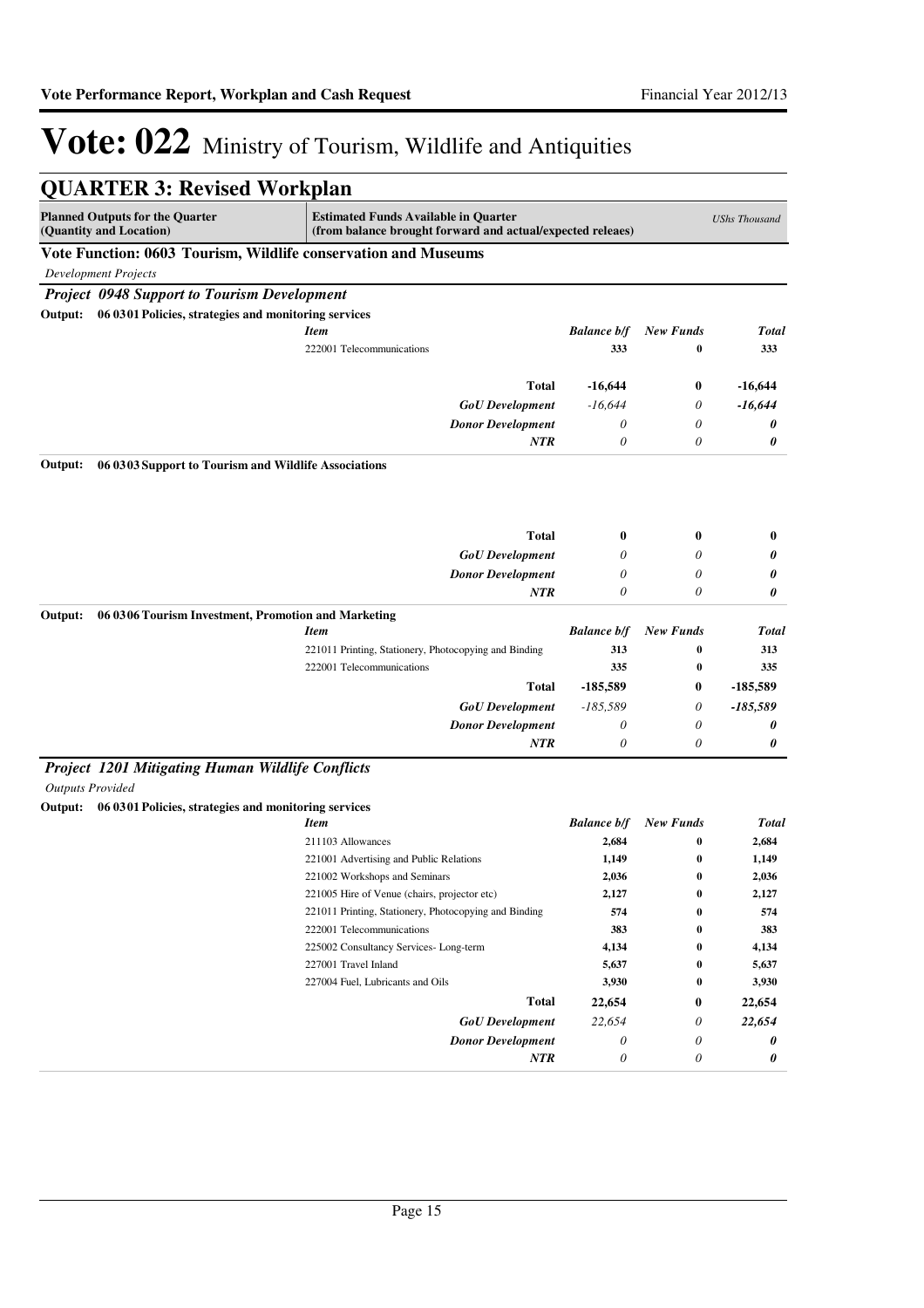| <b>QUARTER 3: Revised Workplan</b>                                        |                                                                                                           |                           |                  |                      |
|---------------------------------------------------------------------------|-----------------------------------------------------------------------------------------------------------|---------------------------|------------------|----------------------|
| <b>Planned Outputs for the Quarter</b><br>(Quantity and Location)         | <b>Estimated Funds Available in Quarter</b><br>(from balance brought forward and actual/expected releaes) |                           |                  | <b>UShs Thousand</b> |
| Vote Function: 0603 Tourism, Wildlife conservation and Museums            |                                                                                                           |                           |                  |                      |
| <b>Development Projects</b>                                               |                                                                                                           |                           |                  |                      |
| Project 1201 Mitigating Human Wildlife Conflicts                          |                                                                                                           |                           |                  |                      |
| 06 0306 Tourism Investment, Promotion and Marketing<br>Output:            |                                                                                                           |                           |                  |                      |
|                                                                           | <b>Item</b>                                                                                               | <b>Balance b/f</b>        | <b>New Funds</b> | <b>Total</b>         |
|                                                                           | 221017 Subscriptions                                                                                      | 2,417                     | 0                | 2,417                |
|                                                                           | 227002 Travel Abroad                                                                                      | 5,431                     | $\bf{0}$         | 5,431                |
|                                                                           | <b>Total</b>                                                                                              | 7,848                     | $\bf{0}$         | 7.848                |
|                                                                           | <b>GoU</b> Development                                                                                    | 7,848                     | $\theta$         | 7,848                |
|                                                                           | <b>Donor Development</b>                                                                                  | $\boldsymbol{\theta}$     | $\theta$         | 0                    |
|                                                                           | NTR                                                                                                       | 0                         | $\theta$         | 0                    |
| <b>Project 1205 Support to Uganda Museums</b>                             |                                                                                                           |                           |                  |                      |
| <b>Capital Purchases</b>                                                  |                                                                                                           |                           |                  |                      |
| Output:<br>06 0372 Government Buildings and Administrative Infrastructure |                                                                                                           |                           |                  |                      |
|                                                                           | <b>Item</b>                                                                                               | <b>Balance b/f</b>        | <b>New Funds</b> | <b>Total</b>         |
|                                                                           | 231007 Other Structures                                                                                   | 0                         | $\bf{0}$         | $\bf{0}$             |
|                                                                           | <b>Total</b>                                                                                              | 0                         | $\bf{0}$         | $\bf{0}$             |
|                                                                           | <b>GoU</b> Development                                                                                    | 0                         | 0                | 0                    |
|                                                                           | <b>Donor Development</b>                                                                                  | 0                         | $\theta$         | 0                    |
|                                                                           | <b>NTR</b>                                                                                                | 0                         | $\theta$         | 0                    |
| 06 0377 Purchase of Specialised Machinery & Equipment<br>Output:          |                                                                                                           |                           |                  |                      |
|                                                                           | <b>Item</b>                                                                                               | <b>Balance b/f</b>        | <b>New Funds</b> | <b>Total</b>         |
|                                                                           | 231005 Machinery and Equipment                                                                            | $\mathbf{1}$              | $\bf{0}$         | $\mathbf{1}$         |
|                                                                           | <b>Total</b>                                                                                              | 1                         | $\bf{0}$         | 1                    |
|                                                                           | <b>GoU</b> Development                                                                                    | 1                         | 0                | 1                    |
|                                                                           | <b>Donor Development</b>                                                                                  | 0                         | 0                | 0                    |
|                                                                           | NTR                                                                                                       | 0                         | $\theta$         | 0                    |
| <b>Outputs Provided</b>                                                   |                                                                                                           |                           |                  |                      |
| 06 0301 Policies, strategies and monitoring services<br>Output:           | <b>Item</b>                                                                                               | <b>Balance b/f</b>        | <b>New Funds</b> | <b>Total</b>         |
|                                                                           | 211102 Contract Staff Salaries (Incl. Casuals, Temporary)                                                 | 8,000                     | 0                | 8,000                |
|                                                                           | 211103 Allowances                                                                                         | 1                         | 0                | 1                    |
|                                                                           | 221002 Workshops and Seminars                                                                             | $\bf{0}$                  | 0                | $\bf{0}$             |
|                                                                           | 222001 Telecommunications                                                                                 | 52                        | 0                | 52                   |
|                                                                           | <b>Total</b>                                                                                              | 8,053                     | $\bf{0}$         | 8,053                |
|                                                                           | <b>GoU</b> Development                                                                                    | 8,053                     | 0                | 8,053                |
|                                                                           | <b>Donor Development</b>                                                                                  | 0                         | 0                | 0                    |
|                                                                           | NTR                                                                                                       | $\boldsymbol{\mathit{0}}$ | 0                | 0                    |
| 06 0304 Museums Services<br>Output:                                       |                                                                                                           |                           |                  |                      |
|                                                                           | <b>Item</b>                                                                                               | <b>Balance b/f</b>        | <b>New Funds</b> | <b>Total</b>         |
|                                                                           | 211103 Allowances                                                                                         | $\bf{0}$                  | $\bf{0}$         | $\bf{0}$             |
|                                                                           | <b>Total</b>                                                                                              | 0                         | $\bf{0}$         | $\bf{0}$             |
|                                                                           | <b>GoU</b> Development                                                                                    | 0                         | 0                | 0                    |
|                                                                           | <b>Donor Development</b>                                                                                  | 0                         | 0                | 0                    |
|                                                                           | NTR                                                                                                       | 0                         | 0                | 0                    |
|                                                                           |                                                                                                           |                           |                  |                      |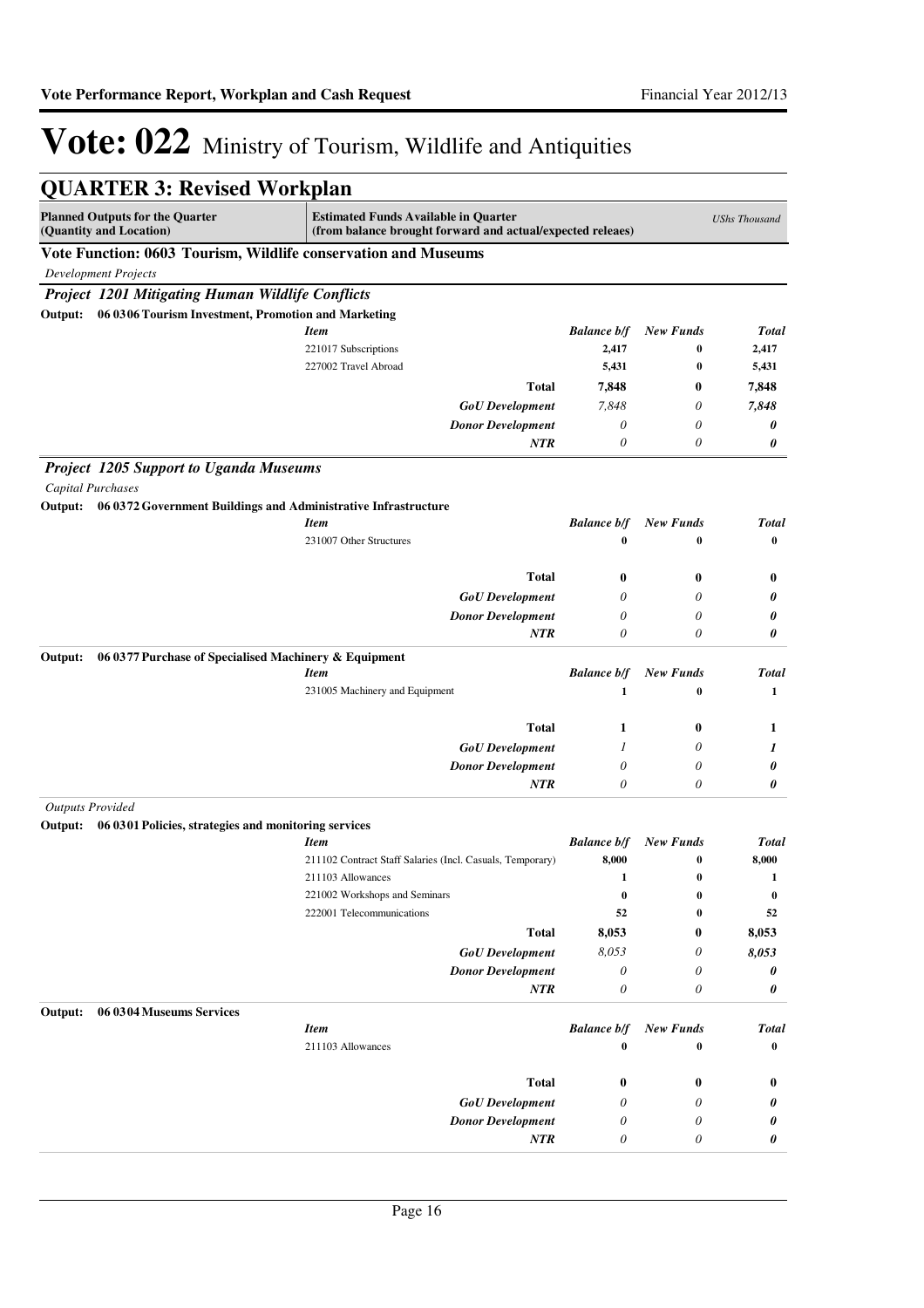| <b>QUARTER 3: Revised Workplan</b>                                        |                                                                                                           |                    |                  |                      |
|---------------------------------------------------------------------------|-----------------------------------------------------------------------------------------------------------|--------------------|------------------|----------------------|
| <b>Planned Outputs for the Quarter</b><br>(Quantity and Location)         | <b>Estimated Funds Available in Quarter</b><br>(from balance brought forward and actual/expected releaes) |                    |                  | <b>UShs Thousand</b> |
| Vote Function: 0603 Tourism, Wildlife conservation and Museums            |                                                                                                           |                    |                  |                      |
| Development Projects                                                      |                                                                                                           |                    |                  |                      |
| <b>Project 1205 Support to Uganda Museums</b>                             |                                                                                                           |                    |                  |                      |
| 06 0305 Capacity Building, Research and Coordination<br>Output:           |                                                                                                           |                    |                  |                      |
|                                                                           | <b>Item</b>                                                                                               | <b>Balance b/f</b> | <b>New Funds</b> | <b>Total</b>         |
|                                                                           | 221003 Staff Training                                                                                     | $\bf{0}$           | 0                | $\bf{0}$             |
|                                                                           |                                                                                                           |                    |                  |                      |
|                                                                           | <b>Total</b>                                                                                              | $\boldsymbol{0}$   | $\bf{0}$         | $\bf{0}$             |
|                                                                           | <b>GoU</b> Development                                                                                    | 0                  | 0                | 0                    |
|                                                                           | <b>Donor Development</b>                                                                                  | 0                  | 0                | 0                    |
|                                                                           | NTR                                                                                                       | $\theta$           | $\theta$         | 0                    |
| Vote Function: 0649 Policy, Planning and Support Services                 |                                                                                                           |                    |                  |                      |
| <b>Recurrent Programmes</b>                                               |                                                                                                           |                    |                  |                      |
| Programme 01 HQs and Administration                                       |                                                                                                           |                    |                  |                      |
| Capital Purchases                                                         |                                                                                                           |                    |                  |                      |
| Output: 06 4999 Arrears                                                   |                                                                                                           |                    |                  |                      |
|                                                                           |                                                                                                           |                    |                  |                      |
|                                                                           |                                                                                                           |                    |                  |                      |
|                                                                           |                                                                                                           |                    |                  |                      |
|                                                                           | <b>Total</b>                                                                                              | $\boldsymbol{0}$   | $\bf{0}$         | $\bf{0}$             |
|                                                                           | <b>Wage Recurrent</b>                                                                                     | 0                  | 0                | 0                    |
|                                                                           | <b>Non Wage Recurrent</b>                                                                                 | 0                  | 0                | 0                    |
|                                                                           | <b>NTR</b>                                                                                                | $\theta$           | $\theta$         | 0                    |
| <b>Outputs Provided</b>                                                   |                                                                                                           |                    |                  |                      |
| 06 4904 Policy, consultation, planning and monitoring services<br>Output: |                                                                                                           |                    |                  |                      |
|                                                                           | <b>Item</b>                                                                                               | <b>Balance b/f</b> | <b>New Funds</b> | <b>Total</b>         |
|                                                                           | 211101 General Staff Salaries                                                                             | 971                | 0                | 971                  |
|                                                                           | 211103 Allowances                                                                                         | 10,001             | $\bf{0}$         | 10,001               |
|                                                                           | 221002 Workshops and Seminars                                                                             | $\bf{0}$           | 0                | 0                    |
|                                                                           | 221003 Staff Training                                                                                     | 0                  | 0                | 0                    |
|                                                                           | 221005 Hire of Venue (chairs, projector etc)<br>221009 Welfare and Entertainment                          | 29                 | 0<br>0           | 29<br>1              |
|                                                                           | 221011 Printing, Stationery, Photocopying and Binding                                                     | 1<br>2,361         | 0                | 2,361                |
|                                                                           | 221012 Small Office Equipment                                                                             | 44                 | 0                | 44                   |
|                                                                           | 227001 Travel Inland                                                                                      | 1                  | 0                | 1                    |
|                                                                           | 227004 Fuel, Lubricants and Oils                                                                          | $\bf{0}$           | 0                | 0                    |
|                                                                           | 228002 Maintenance - Vehicles                                                                             | 701                | 0                | 701                  |
|                                                                           | <b>Total</b>                                                                                              | 14,110             | 0                | 14,110               |
|                                                                           | <b>Wage Recurrent</b>                                                                                     | 971                | 0                | 971                  |
|                                                                           | <b>Non Wage Recurrent</b>                                                                                 | 13,139             | $\theta$         | 13,139               |
|                                                                           | NTR                                                                                                       | $\theta$           | 0                | 0                    |
| 06 4905 Ministry Support Services (Finance and Administration)<br>Output: |                                                                                                           |                    |                  |                      |
|                                                                           | <b>Item</b>                                                                                               | <b>Balance b/f</b> | <b>New Funds</b> | <b>Total</b>         |
|                                                                           | 211101 General Staff Salaries                                                                             | 6,807              | 0                | 6,807                |
|                                                                           | 211103 Allowances                                                                                         | 10,431             | 0                | 10,431               |
|                                                                           | 213002 Incapacity, death benefits and funeral expenses                                                    | 1                  | 0                | 1                    |
|                                                                           | 213003 Retrenchment costs                                                                                 | 1,646              | 0                | 1,646                |
|                                                                           | 221001 Advertising and Public Relations                                                                   | 0                  | $\bf{0}$         | $\bf{0}$             |
|                                                                           | 221002 Workshops and Seminars                                                                             | $\bf{0}$           | 0                | $\bf{0}$             |
|                                                                           | 221003 Staff Training                                                                                     | 15                 | 0                | 15                   |
|                                                                           | 221004 Recruitment Expenses                                                                               | 116                | 0                | 116                  |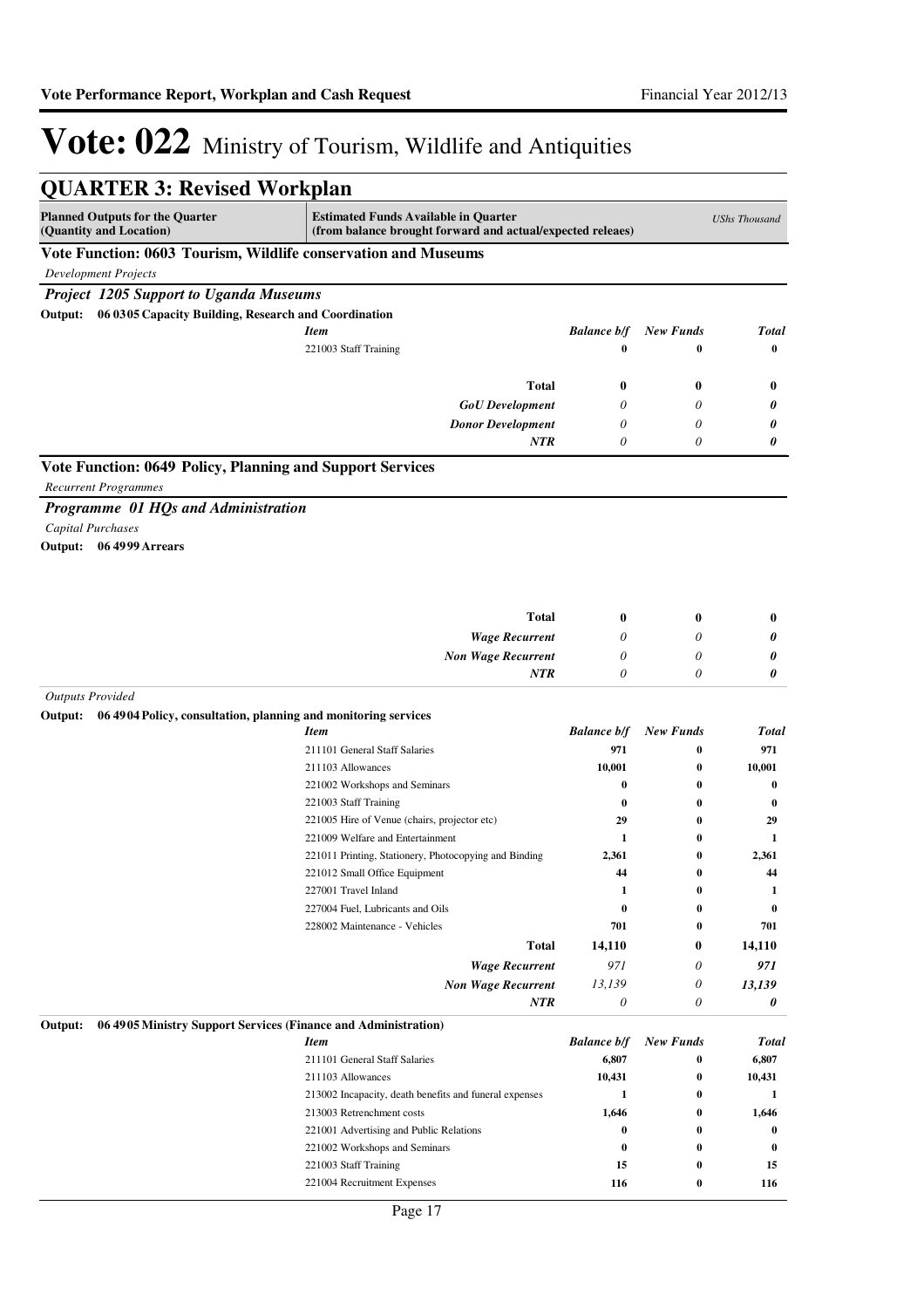| <b>Estimated Funds Available in Quarter</b><br><b>UShs Thousand</b><br>(from balance brought forward and actual/expected releaes)<br>Vote Function: 0649 Policy, Planning and Support Services<br><b>Recurrent Programmes</b><br>Programme 01 HQs and Administration<br>221007 Books, Periodicals and Newspapers<br>4,995<br>$\bf{0}$<br>4,995<br>885<br>885<br>221008 Computer Supplies and IT Services<br>0<br>221009 Welfare and Entertainment<br>2<br>$\mathbf{2}$<br>0<br>221011 Printing, Stationery, Photocopying and Binding<br>15,681<br>15,681<br>0<br>221012 Small Office Equipment<br>2,284<br>0<br>2,284<br>221016 IFMS Recurrent Costs<br>4,971<br>4,971<br>0<br>222001 Telecommunications<br>8,419<br>0<br>8,419<br>222002 Postage and Courier<br>444<br>0<br>444<br>223004 Guard and Security services<br>1<br>0<br>1<br>20,808<br>0<br>20,808<br>223005 Electricity<br>223901 Rent (Produced Assets) to other govt. Units<br>1,838,377<br>1,838,377<br>0<br>224002 General Supply of Goods and Services<br>327<br>0<br>327<br>225001 Consultancy Services- Short-term<br>1<br>0<br>1<br>100<br>227001 Travel Inland<br>0<br>100<br>227002 Travel Abroad<br>3,038<br>3,038<br>0<br>228001 Maintenance - Civil<br>14,807<br>0<br>14,807<br>2,183<br>228002 Maintenance - Vehicles<br>0<br>2,183<br>11,990<br>263322 Conditional transfers to Contr<br>11,990<br>0<br><b>Total</b><br>1,948,328<br>$\bf{0}$<br>1,948,328<br><b>Wage Recurrent</b><br>6,807<br>0<br>6,807<br>1,941,521<br>0<br><b>Non Wage Recurrent</b><br>1,941,521<br>NTR<br>$\theta$<br>0<br>0<br>06 4906 Ministerial and Top Management Services<br><b>Balance b/f</b><br><b>New Funds</b><br><b>Item</b><br>213001 Medical Expenses (To Employees)<br>777<br>777<br>0<br>221006 Commissions and Related Charges<br>1,451<br>0<br>1,451<br>221009 Welfare and Entertainment<br>225<br>0<br>225<br>223004 Guard and Security services<br>325<br>325<br>0<br>227002 Travel Abroad<br>12,028<br>0<br>12,028<br><b>Total</b><br>14,805<br>14,805<br>$\boldsymbol{0}$<br><b>Wage Recurrent</b><br>$\theta$<br>$\theta$<br>0<br>14,805<br>14,805<br><b>Non Wage Recurrent</b><br>$\boldsymbol{\omega}$<br>0<br><b>NTR</b><br>0<br>0<br>Programme 15 Internal Audit<br><b>Outputs Provided</b><br>Output: 06 4904 Policy, consultation, planning and monitoring services<br><b>Balance b/f</b><br><b>New Funds</b><br><b>Item</b><br>211101 General Staff Salaries<br>217<br>$\bf{0}$<br>217<br>221003 Staff Training<br>313<br>313<br>$\bf{0}$<br>221009 Welfare and Entertainment<br>39<br>39<br>0<br>227001 Travel Inland<br>1,642<br>0<br>1,642<br>22<br>22<br>227004 Fuel, Lubricants and Oils<br>0<br><b>Total</b><br>2,232<br>2,232<br>$\bf{0}$<br>217<br>0<br><b>Wage Recurrent</b><br>217<br><b>Non Wage Recurrent</b><br>2,016<br>0<br>2,016<br><b>NTR</b><br>$\theta$<br>0<br>0 | <b>QUARTER 3: Revised Workplan</b>                                |  |       |
|-----------------------------------------------------------------------------------------------------------------------------------------------------------------------------------------------------------------------------------------------------------------------------------------------------------------------------------------------------------------------------------------------------------------------------------------------------------------------------------------------------------------------------------------------------------------------------------------------------------------------------------------------------------------------------------------------------------------------------------------------------------------------------------------------------------------------------------------------------------------------------------------------------------------------------------------------------------------------------------------------------------------------------------------------------------------------------------------------------------------------------------------------------------------------------------------------------------------------------------------------------------------------------------------------------------------------------------------------------------------------------------------------------------------------------------------------------------------------------------------------------------------------------------------------------------------------------------------------------------------------------------------------------------------------------------------------------------------------------------------------------------------------------------------------------------------------------------------------------------------------------------------------------------------------------------------------------------------------------------------------------------------------------------------------------------------------------------------------------------------------------------------------------------------------------------------------------------------------------------------------------------------------------------------------------------------------------------------------------------------------------------------------------------------------------------------------------------------------------------------------------------------------------------------------------------------------------------------------------------------------------------------------------------------------------------------------------------------------------------------------------------------------------------------------------------------------------------------------------------------------|-------------------------------------------------------------------|--|-------|
|                                                                                                                                                                                                                                                                                                                                                                                                                                                                                                                                                                                                                                                                                                                                                                                                                                                                                                                                                                                                                                                                                                                                                                                                                                                                                                                                                                                                                                                                                                                                                                                                                                                                                                                                                                                                                                                                                                                                                                                                                                                                                                                                                                                                                                                                                                                                                                                                                                                                                                                                                                                                                                                                                                                                                                                                                                                                       | <b>Planned Outputs for the Quarter</b><br>(Quantity and Location) |  |       |
|                                                                                                                                                                                                                                                                                                                                                                                                                                                                                                                                                                                                                                                                                                                                                                                                                                                                                                                                                                                                                                                                                                                                                                                                                                                                                                                                                                                                                                                                                                                                                                                                                                                                                                                                                                                                                                                                                                                                                                                                                                                                                                                                                                                                                                                                                                                                                                                                                                                                                                                                                                                                                                                                                                                                                                                                                                                                       |                                                                   |  |       |
|                                                                                                                                                                                                                                                                                                                                                                                                                                                                                                                                                                                                                                                                                                                                                                                                                                                                                                                                                                                                                                                                                                                                                                                                                                                                                                                                                                                                                                                                                                                                                                                                                                                                                                                                                                                                                                                                                                                                                                                                                                                                                                                                                                                                                                                                                                                                                                                                                                                                                                                                                                                                                                                                                                                                                                                                                                                                       |                                                                   |  |       |
|                                                                                                                                                                                                                                                                                                                                                                                                                                                                                                                                                                                                                                                                                                                                                                                                                                                                                                                                                                                                                                                                                                                                                                                                                                                                                                                                                                                                                                                                                                                                                                                                                                                                                                                                                                                                                                                                                                                                                                                                                                                                                                                                                                                                                                                                                                                                                                                                                                                                                                                                                                                                                                                                                                                                                                                                                                                                       |                                                                   |  |       |
|                                                                                                                                                                                                                                                                                                                                                                                                                                                                                                                                                                                                                                                                                                                                                                                                                                                                                                                                                                                                                                                                                                                                                                                                                                                                                                                                                                                                                                                                                                                                                                                                                                                                                                                                                                                                                                                                                                                                                                                                                                                                                                                                                                                                                                                                                                                                                                                                                                                                                                                                                                                                                                                                                                                                                                                                                                                                       |                                                                   |  |       |
|                                                                                                                                                                                                                                                                                                                                                                                                                                                                                                                                                                                                                                                                                                                                                                                                                                                                                                                                                                                                                                                                                                                                                                                                                                                                                                                                                                                                                                                                                                                                                                                                                                                                                                                                                                                                                                                                                                                                                                                                                                                                                                                                                                                                                                                                                                                                                                                                                                                                                                                                                                                                                                                                                                                                                                                                                                                                       |                                                                   |  |       |
|                                                                                                                                                                                                                                                                                                                                                                                                                                                                                                                                                                                                                                                                                                                                                                                                                                                                                                                                                                                                                                                                                                                                                                                                                                                                                                                                                                                                                                                                                                                                                                                                                                                                                                                                                                                                                                                                                                                                                                                                                                                                                                                                                                                                                                                                                                                                                                                                                                                                                                                                                                                                                                                                                                                                                                                                                                                                       |                                                                   |  |       |
|                                                                                                                                                                                                                                                                                                                                                                                                                                                                                                                                                                                                                                                                                                                                                                                                                                                                                                                                                                                                                                                                                                                                                                                                                                                                                                                                                                                                                                                                                                                                                                                                                                                                                                                                                                                                                                                                                                                                                                                                                                                                                                                                                                                                                                                                                                                                                                                                                                                                                                                                                                                                                                                                                                                                                                                                                                                                       |                                                                   |  |       |
|                                                                                                                                                                                                                                                                                                                                                                                                                                                                                                                                                                                                                                                                                                                                                                                                                                                                                                                                                                                                                                                                                                                                                                                                                                                                                                                                                                                                                                                                                                                                                                                                                                                                                                                                                                                                                                                                                                                                                                                                                                                                                                                                                                                                                                                                                                                                                                                                                                                                                                                                                                                                                                                                                                                                                                                                                                                                       |                                                                   |  |       |
|                                                                                                                                                                                                                                                                                                                                                                                                                                                                                                                                                                                                                                                                                                                                                                                                                                                                                                                                                                                                                                                                                                                                                                                                                                                                                                                                                                                                                                                                                                                                                                                                                                                                                                                                                                                                                                                                                                                                                                                                                                                                                                                                                                                                                                                                                                                                                                                                                                                                                                                                                                                                                                                                                                                                                                                                                                                                       |                                                                   |  |       |
|                                                                                                                                                                                                                                                                                                                                                                                                                                                                                                                                                                                                                                                                                                                                                                                                                                                                                                                                                                                                                                                                                                                                                                                                                                                                                                                                                                                                                                                                                                                                                                                                                                                                                                                                                                                                                                                                                                                                                                                                                                                                                                                                                                                                                                                                                                                                                                                                                                                                                                                                                                                                                                                                                                                                                                                                                                                                       |                                                                   |  |       |
|                                                                                                                                                                                                                                                                                                                                                                                                                                                                                                                                                                                                                                                                                                                                                                                                                                                                                                                                                                                                                                                                                                                                                                                                                                                                                                                                                                                                                                                                                                                                                                                                                                                                                                                                                                                                                                                                                                                                                                                                                                                                                                                                                                                                                                                                                                                                                                                                                                                                                                                                                                                                                                                                                                                                                                                                                                                                       |                                                                   |  |       |
|                                                                                                                                                                                                                                                                                                                                                                                                                                                                                                                                                                                                                                                                                                                                                                                                                                                                                                                                                                                                                                                                                                                                                                                                                                                                                                                                                                                                                                                                                                                                                                                                                                                                                                                                                                                                                                                                                                                                                                                                                                                                                                                                                                                                                                                                                                                                                                                                                                                                                                                                                                                                                                                                                                                                                                                                                                                                       |                                                                   |  |       |
|                                                                                                                                                                                                                                                                                                                                                                                                                                                                                                                                                                                                                                                                                                                                                                                                                                                                                                                                                                                                                                                                                                                                                                                                                                                                                                                                                                                                                                                                                                                                                                                                                                                                                                                                                                                                                                                                                                                                                                                                                                                                                                                                                                                                                                                                                                                                                                                                                                                                                                                                                                                                                                                                                                                                                                                                                                                                       |                                                                   |  |       |
|                                                                                                                                                                                                                                                                                                                                                                                                                                                                                                                                                                                                                                                                                                                                                                                                                                                                                                                                                                                                                                                                                                                                                                                                                                                                                                                                                                                                                                                                                                                                                                                                                                                                                                                                                                                                                                                                                                                                                                                                                                                                                                                                                                                                                                                                                                                                                                                                                                                                                                                                                                                                                                                                                                                                                                                                                                                                       |                                                                   |  |       |
|                                                                                                                                                                                                                                                                                                                                                                                                                                                                                                                                                                                                                                                                                                                                                                                                                                                                                                                                                                                                                                                                                                                                                                                                                                                                                                                                                                                                                                                                                                                                                                                                                                                                                                                                                                                                                                                                                                                                                                                                                                                                                                                                                                                                                                                                                                                                                                                                                                                                                                                                                                                                                                                                                                                                                                                                                                                                       |                                                                   |  |       |
|                                                                                                                                                                                                                                                                                                                                                                                                                                                                                                                                                                                                                                                                                                                                                                                                                                                                                                                                                                                                                                                                                                                                                                                                                                                                                                                                                                                                                                                                                                                                                                                                                                                                                                                                                                                                                                                                                                                                                                                                                                                                                                                                                                                                                                                                                                                                                                                                                                                                                                                                                                                                                                                                                                                                                                                                                                                                       |                                                                   |  |       |
|                                                                                                                                                                                                                                                                                                                                                                                                                                                                                                                                                                                                                                                                                                                                                                                                                                                                                                                                                                                                                                                                                                                                                                                                                                                                                                                                                                                                                                                                                                                                                                                                                                                                                                                                                                                                                                                                                                                                                                                                                                                                                                                                                                                                                                                                                                                                                                                                                                                                                                                                                                                                                                                                                                                                                                                                                                                                       |                                                                   |  |       |
|                                                                                                                                                                                                                                                                                                                                                                                                                                                                                                                                                                                                                                                                                                                                                                                                                                                                                                                                                                                                                                                                                                                                                                                                                                                                                                                                                                                                                                                                                                                                                                                                                                                                                                                                                                                                                                                                                                                                                                                                                                                                                                                                                                                                                                                                                                                                                                                                                                                                                                                                                                                                                                                                                                                                                                                                                                                                       |                                                                   |  |       |
|                                                                                                                                                                                                                                                                                                                                                                                                                                                                                                                                                                                                                                                                                                                                                                                                                                                                                                                                                                                                                                                                                                                                                                                                                                                                                                                                                                                                                                                                                                                                                                                                                                                                                                                                                                                                                                                                                                                                                                                                                                                                                                                                                                                                                                                                                                                                                                                                                                                                                                                                                                                                                                                                                                                                                                                                                                                                       |                                                                   |  |       |
|                                                                                                                                                                                                                                                                                                                                                                                                                                                                                                                                                                                                                                                                                                                                                                                                                                                                                                                                                                                                                                                                                                                                                                                                                                                                                                                                                                                                                                                                                                                                                                                                                                                                                                                                                                                                                                                                                                                                                                                                                                                                                                                                                                                                                                                                                                                                                                                                                                                                                                                                                                                                                                                                                                                                                                                                                                                                       |                                                                   |  |       |
|                                                                                                                                                                                                                                                                                                                                                                                                                                                                                                                                                                                                                                                                                                                                                                                                                                                                                                                                                                                                                                                                                                                                                                                                                                                                                                                                                                                                                                                                                                                                                                                                                                                                                                                                                                                                                                                                                                                                                                                                                                                                                                                                                                                                                                                                                                                                                                                                                                                                                                                                                                                                                                                                                                                                                                                                                                                                       |                                                                   |  |       |
|                                                                                                                                                                                                                                                                                                                                                                                                                                                                                                                                                                                                                                                                                                                                                                                                                                                                                                                                                                                                                                                                                                                                                                                                                                                                                                                                                                                                                                                                                                                                                                                                                                                                                                                                                                                                                                                                                                                                                                                                                                                                                                                                                                                                                                                                                                                                                                                                                                                                                                                                                                                                                                                                                                                                                                                                                                                                       |                                                                   |  |       |
|                                                                                                                                                                                                                                                                                                                                                                                                                                                                                                                                                                                                                                                                                                                                                                                                                                                                                                                                                                                                                                                                                                                                                                                                                                                                                                                                                                                                                                                                                                                                                                                                                                                                                                                                                                                                                                                                                                                                                                                                                                                                                                                                                                                                                                                                                                                                                                                                                                                                                                                                                                                                                                                                                                                                                                                                                                                                       |                                                                   |  |       |
|                                                                                                                                                                                                                                                                                                                                                                                                                                                                                                                                                                                                                                                                                                                                                                                                                                                                                                                                                                                                                                                                                                                                                                                                                                                                                                                                                                                                                                                                                                                                                                                                                                                                                                                                                                                                                                                                                                                                                                                                                                                                                                                                                                                                                                                                                                                                                                                                                                                                                                                                                                                                                                                                                                                                                                                                                                                                       |                                                                   |  |       |
|                                                                                                                                                                                                                                                                                                                                                                                                                                                                                                                                                                                                                                                                                                                                                                                                                                                                                                                                                                                                                                                                                                                                                                                                                                                                                                                                                                                                                                                                                                                                                                                                                                                                                                                                                                                                                                                                                                                                                                                                                                                                                                                                                                                                                                                                                                                                                                                                                                                                                                                                                                                                                                                                                                                                                                                                                                                                       |                                                                   |  |       |
|                                                                                                                                                                                                                                                                                                                                                                                                                                                                                                                                                                                                                                                                                                                                                                                                                                                                                                                                                                                                                                                                                                                                                                                                                                                                                                                                                                                                                                                                                                                                                                                                                                                                                                                                                                                                                                                                                                                                                                                                                                                                                                                                                                                                                                                                                                                                                                                                                                                                                                                                                                                                                                                                                                                                                                                                                                                                       | Output:                                                           |  |       |
|                                                                                                                                                                                                                                                                                                                                                                                                                                                                                                                                                                                                                                                                                                                                                                                                                                                                                                                                                                                                                                                                                                                                                                                                                                                                                                                                                                                                                                                                                                                                                                                                                                                                                                                                                                                                                                                                                                                                                                                                                                                                                                                                                                                                                                                                                                                                                                                                                                                                                                                                                                                                                                                                                                                                                                                                                                                                       |                                                                   |  | Total |
|                                                                                                                                                                                                                                                                                                                                                                                                                                                                                                                                                                                                                                                                                                                                                                                                                                                                                                                                                                                                                                                                                                                                                                                                                                                                                                                                                                                                                                                                                                                                                                                                                                                                                                                                                                                                                                                                                                                                                                                                                                                                                                                                                                                                                                                                                                                                                                                                                                                                                                                                                                                                                                                                                                                                                                                                                                                                       |                                                                   |  |       |
|                                                                                                                                                                                                                                                                                                                                                                                                                                                                                                                                                                                                                                                                                                                                                                                                                                                                                                                                                                                                                                                                                                                                                                                                                                                                                                                                                                                                                                                                                                                                                                                                                                                                                                                                                                                                                                                                                                                                                                                                                                                                                                                                                                                                                                                                                                                                                                                                                                                                                                                                                                                                                                                                                                                                                                                                                                                                       |                                                                   |  |       |
|                                                                                                                                                                                                                                                                                                                                                                                                                                                                                                                                                                                                                                                                                                                                                                                                                                                                                                                                                                                                                                                                                                                                                                                                                                                                                                                                                                                                                                                                                                                                                                                                                                                                                                                                                                                                                                                                                                                                                                                                                                                                                                                                                                                                                                                                                                                                                                                                                                                                                                                                                                                                                                                                                                                                                                                                                                                                       |                                                                   |  |       |
|                                                                                                                                                                                                                                                                                                                                                                                                                                                                                                                                                                                                                                                                                                                                                                                                                                                                                                                                                                                                                                                                                                                                                                                                                                                                                                                                                                                                                                                                                                                                                                                                                                                                                                                                                                                                                                                                                                                                                                                                                                                                                                                                                                                                                                                                                                                                                                                                                                                                                                                                                                                                                                                                                                                                                                                                                                                                       |                                                                   |  |       |
|                                                                                                                                                                                                                                                                                                                                                                                                                                                                                                                                                                                                                                                                                                                                                                                                                                                                                                                                                                                                                                                                                                                                                                                                                                                                                                                                                                                                                                                                                                                                                                                                                                                                                                                                                                                                                                                                                                                                                                                                                                                                                                                                                                                                                                                                                                                                                                                                                                                                                                                                                                                                                                                                                                                                                                                                                                                                       |                                                                   |  |       |
|                                                                                                                                                                                                                                                                                                                                                                                                                                                                                                                                                                                                                                                                                                                                                                                                                                                                                                                                                                                                                                                                                                                                                                                                                                                                                                                                                                                                                                                                                                                                                                                                                                                                                                                                                                                                                                                                                                                                                                                                                                                                                                                                                                                                                                                                                                                                                                                                                                                                                                                                                                                                                                                                                                                                                                                                                                                                       |                                                                   |  |       |
|                                                                                                                                                                                                                                                                                                                                                                                                                                                                                                                                                                                                                                                                                                                                                                                                                                                                                                                                                                                                                                                                                                                                                                                                                                                                                                                                                                                                                                                                                                                                                                                                                                                                                                                                                                                                                                                                                                                                                                                                                                                                                                                                                                                                                                                                                                                                                                                                                                                                                                                                                                                                                                                                                                                                                                                                                                                                       |                                                                   |  |       |
|                                                                                                                                                                                                                                                                                                                                                                                                                                                                                                                                                                                                                                                                                                                                                                                                                                                                                                                                                                                                                                                                                                                                                                                                                                                                                                                                                                                                                                                                                                                                                                                                                                                                                                                                                                                                                                                                                                                                                                                                                                                                                                                                                                                                                                                                                                                                                                                                                                                                                                                                                                                                                                                                                                                                                                                                                                                                       |                                                                   |  |       |
|                                                                                                                                                                                                                                                                                                                                                                                                                                                                                                                                                                                                                                                                                                                                                                                                                                                                                                                                                                                                                                                                                                                                                                                                                                                                                                                                                                                                                                                                                                                                                                                                                                                                                                                                                                                                                                                                                                                                                                                                                                                                                                                                                                                                                                                                                                                                                                                                                                                                                                                                                                                                                                                                                                                                                                                                                                                                       |                                                                   |  |       |
|                                                                                                                                                                                                                                                                                                                                                                                                                                                                                                                                                                                                                                                                                                                                                                                                                                                                                                                                                                                                                                                                                                                                                                                                                                                                                                                                                                                                                                                                                                                                                                                                                                                                                                                                                                                                                                                                                                                                                                                                                                                                                                                                                                                                                                                                                                                                                                                                                                                                                                                                                                                                                                                                                                                                                                                                                                                                       |                                                                   |  |       |
|                                                                                                                                                                                                                                                                                                                                                                                                                                                                                                                                                                                                                                                                                                                                                                                                                                                                                                                                                                                                                                                                                                                                                                                                                                                                                                                                                                                                                                                                                                                                                                                                                                                                                                                                                                                                                                                                                                                                                                                                                                                                                                                                                                                                                                                                                                                                                                                                                                                                                                                                                                                                                                                                                                                                                                                                                                                                       |                                                                   |  |       |
|                                                                                                                                                                                                                                                                                                                                                                                                                                                                                                                                                                                                                                                                                                                                                                                                                                                                                                                                                                                                                                                                                                                                                                                                                                                                                                                                                                                                                                                                                                                                                                                                                                                                                                                                                                                                                                                                                                                                                                                                                                                                                                                                                                                                                                                                                                                                                                                                                                                                                                                                                                                                                                                                                                                                                                                                                                                                       |                                                                   |  |       |
|                                                                                                                                                                                                                                                                                                                                                                                                                                                                                                                                                                                                                                                                                                                                                                                                                                                                                                                                                                                                                                                                                                                                                                                                                                                                                                                                                                                                                                                                                                                                                                                                                                                                                                                                                                                                                                                                                                                                                                                                                                                                                                                                                                                                                                                                                                                                                                                                                                                                                                                                                                                                                                                                                                                                                                                                                                                                       |                                                                   |  | Total |
|                                                                                                                                                                                                                                                                                                                                                                                                                                                                                                                                                                                                                                                                                                                                                                                                                                                                                                                                                                                                                                                                                                                                                                                                                                                                                                                                                                                                                                                                                                                                                                                                                                                                                                                                                                                                                                                                                                                                                                                                                                                                                                                                                                                                                                                                                                                                                                                                                                                                                                                                                                                                                                                                                                                                                                                                                                                                       |                                                                   |  |       |
|                                                                                                                                                                                                                                                                                                                                                                                                                                                                                                                                                                                                                                                                                                                                                                                                                                                                                                                                                                                                                                                                                                                                                                                                                                                                                                                                                                                                                                                                                                                                                                                                                                                                                                                                                                                                                                                                                                                                                                                                                                                                                                                                                                                                                                                                                                                                                                                                                                                                                                                                                                                                                                                                                                                                                                                                                                                                       |                                                                   |  |       |
|                                                                                                                                                                                                                                                                                                                                                                                                                                                                                                                                                                                                                                                                                                                                                                                                                                                                                                                                                                                                                                                                                                                                                                                                                                                                                                                                                                                                                                                                                                                                                                                                                                                                                                                                                                                                                                                                                                                                                                                                                                                                                                                                                                                                                                                                                                                                                                                                                                                                                                                                                                                                                                                                                                                                                                                                                                                                       |                                                                   |  |       |
|                                                                                                                                                                                                                                                                                                                                                                                                                                                                                                                                                                                                                                                                                                                                                                                                                                                                                                                                                                                                                                                                                                                                                                                                                                                                                                                                                                                                                                                                                                                                                                                                                                                                                                                                                                                                                                                                                                                                                                                                                                                                                                                                                                                                                                                                                                                                                                                                                                                                                                                                                                                                                                                                                                                                                                                                                                                                       |                                                                   |  |       |
|                                                                                                                                                                                                                                                                                                                                                                                                                                                                                                                                                                                                                                                                                                                                                                                                                                                                                                                                                                                                                                                                                                                                                                                                                                                                                                                                                                                                                                                                                                                                                                                                                                                                                                                                                                                                                                                                                                                                                                                                                                                                                                                                                                                                                                                                                                                                                                                                                                                                                                                                                                                                                                                                                                                                                                                                                                                                       |                                                                   |  |       |
|                                                                                                                                                                                                                                                                                                                                                                                                                                                                                                                                                                                                                                                                                                                                                                                                                                                                                                                                                                                                                                                                                                                                                                                                                                                                                                                                                                                                                                                                                                                                                                                                                                                                                                                                                                                                                                                                                                                                                                                                                                                                                                                                                                                                                                                                                                                                                                                                                                                                                                                                                                                                                                                                                                                                                                                                                                                                       |                                                                   |  |       |
|                                                                                                                                                                                                                                                                                                                                                                                                                                                                                                                                                                                                                                                                                                                                                                                                                                                                                                                                                                                                                                                                                                                                                                                                                                                                                                                                                                                                                                                                                                                                                                                                                                                                                                                                                                                                                                                                                                                                                                                                                                                                                                                                                                                                                                                                                                                                                                                                                                                                                                                                                                                                                                                                                                                                                                                                                                                                       |                                                                   |  |       |
|                                                                                                                                                                                                                                                                                                                                                                                                                                                                                                                                                                                                                                                                                                                                                                                                                                                                                                                                                                                                                                                                                                                                                                                                                                                                                                                                                                                                                                                                                                                                                                                                                                                                                                                                                                                                                                                                                                                                                                                                                                                                                                                                                                                                                                                                                                                                                                                                                                                                                                                                                                                                                                                                                                                                                                                                                                                                       |                                                                   |  |       |
|                                                                                                                                                                                                                                                                                                                                                                                                                                                                                                                                                                                                                                                                                                                                                                                                                                                                                                                                                                                                                                                                                                                                                                                                                                                                                                                                                                                                                                                                                                                                                                                                                                                                                                                                                                                                                                                                                                                                                                                                                                                                                                                                                                                                                                                                                                                                                                                                                                                                                                                                                                                                                                                                                                                                                                                                                                                                       |                                                                   |  |       |

*Development Projects*

*Project 0248 Government Purchases and Taxes*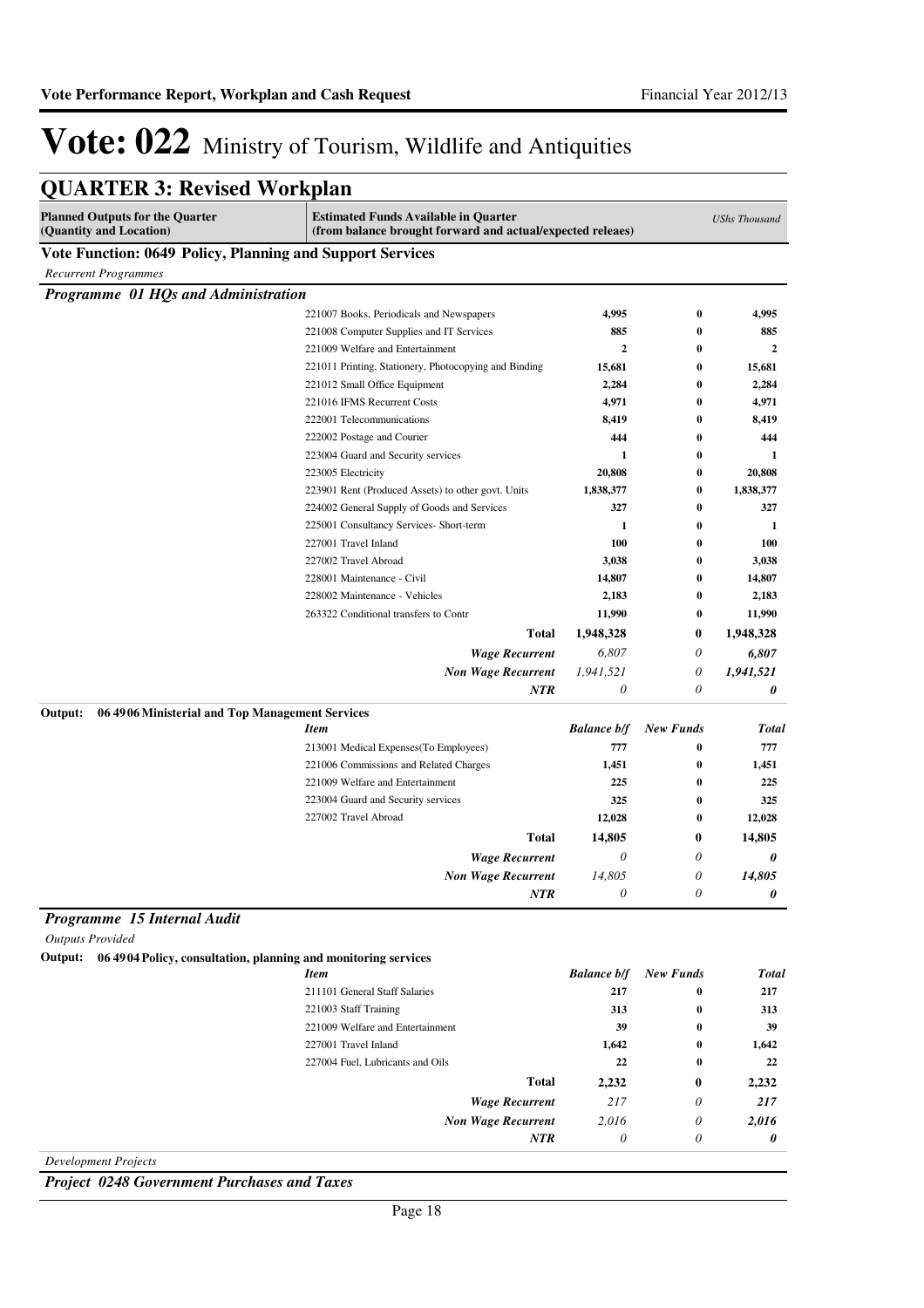| <b>QUARTER 3: Revised Workplan</b>                                          |                                                                                                           |                    |                           |                       |
|-----------------------------------------------------------------------------|-----------------------------------------------------------------------------------------------------------|--------------------|---------------------------|-----------------------|
| <b>Planned Outputs for the Quarter</b><br>(Quantity and Location)           | <b>Estimated Funds Available in Quarter</b><br>(from balance brought forward and actual/expected releaes) |                    |                           | <b>UShs Thousand</b>  |
| Vote Function: 0649 Policy, Planning and Support Services                   |                                                                                                           |                    |                           |                       |
| <b>Development Projects</b>                                                 |                                                                                                           |                    |                           |                       |
| <b>Project 0248 Government Purchases and Taxes</b>                          |                                                                                                           |                    |                           |                       |
| <b>Capital Purchases</b>                                                    |                                                                                                           |                    |                           |                       |
| 064975 Purchase of Motor Vehicles and Other Transport Equipment<br>Output:  |                                                                                                           |                    |                           |                       |
|                                                                             |                                                                                                           |                    |                           |                       |
|                                                                             |                                                                                                           |                    |                           |                       |
|                                                                             | <b>Total</b>                                                                                              | $\boldsymbol{0}$   | $\bf{0}$                  | $\bf{0}$              |
|                                                                             | <b>GoU</b> Development                                                                                    | $\theta$           | $\theta$                  | 0                     |
|                                                                             | <b>Donor Development</b>                                                                                  | $\theta$           | $\theta$                  | 0                     |
|                                                                             | <b>NTR</b>                                                                                                | $\theta$           | $\theta$                  | 0                     |
| Output:<br>06 4976 Purchase of Office and ICT Equipment, including Software |                                                                                                           |                    |                           |                       |
|                                                                             |                                                                                                           |                    |                           |                       |
|                                                                             |                                                                                                           |                    |                           |                       |
|                                                                             | <b>Total</b>                                                                                              | $\boldsymbol{0}$   | $\bf{0}$                  | $\bf{0}$              |
|                                                                             | <b>GoU</b> Development                                                                                    | $\theta$           | $\theta$                  | 0                     |
|                                                                             | <b>Donor Development</b>                                                                                  | 0                  | $\theta$                  | 0                     |
|                                                                             | <b>NTR</b>                                                                                                | $\theta$           | $\theta$                  | $\boldsymbol{\theta}$ |
| Project 1163 Uganda Tourism Satellite Account                               |                                                                                                           |                    |                           |                       |
| <b>Outputs Provided</b>                                                     |                                                                                                           |                    |                           |                       |
| Output:<br>06 4904 Policy, consultation, planning and monitoring services   |                                                                                                           |                    |                           |                       |
|                                                                             | <b>Item</b>                                                                                               | <b>Balance b/f</b> | <b>New Funds</b>          | <b>Total</b>          |
|                                                                             | 211103 Allowances                                                                                         | 10,029             | $\bf{0}$                  | 10,029                |
|                                                                             | 227001 Travel Inland                                                                                      | 6,500              | $\bf{0}$                  | 6,500                 |
|                                                                             | 228003 Maintenance Machinery, Equipment and Furniture                                                     | 398                | $\bf{0}$                  | 398                   |
|                                                                             | <b>Total</b>                                                                                              | 16,927             | $\bf{0}$                  | 16,927                |
|                                                                             | <b>GoU</b> Development                                                                                    | 16,927             | $\theta$                  | 16,927                |
|                                                                             | <b>Donor Development</b>                                                                                  | $\theta$           | $\theta$                  | 0                     |
|                                                                             | <b>NTR</b>                                                                                                | $\theta$           | $\theta$                  | $\boldsymbol{\theta}$ |
|                                                                             | <b>GRAND TOTAL</b>                                                                                        | 2,083,558          | $\bf{0}$                  | 2,083,558             |
|                                                                             | <b>Wage Recurrent</b>                                                                                     | 65,097             | $\theta$                  | 65,097                |
|                                                                             | <b>Non Wage Recurrent</b>                                                                                 | 2,164,597          | $\boldsymbol{\mathit{0}}$ | 2,164,597             |
|                                                                             | <b>GoU</b> Development                                                                                    | $-146, 136$        | $\theta$                  | $-146, 136$           |
|                                                                             | <b>Donor Development</b>                                                                                  | $\theta$           | $\theta$                  | $\theta$              |
|                                                                             | <b>NTR</b>                                                                                                | 0                  | 0                         | 0                     |
|                                                                             |                                                                                                           |                    |                           |                       |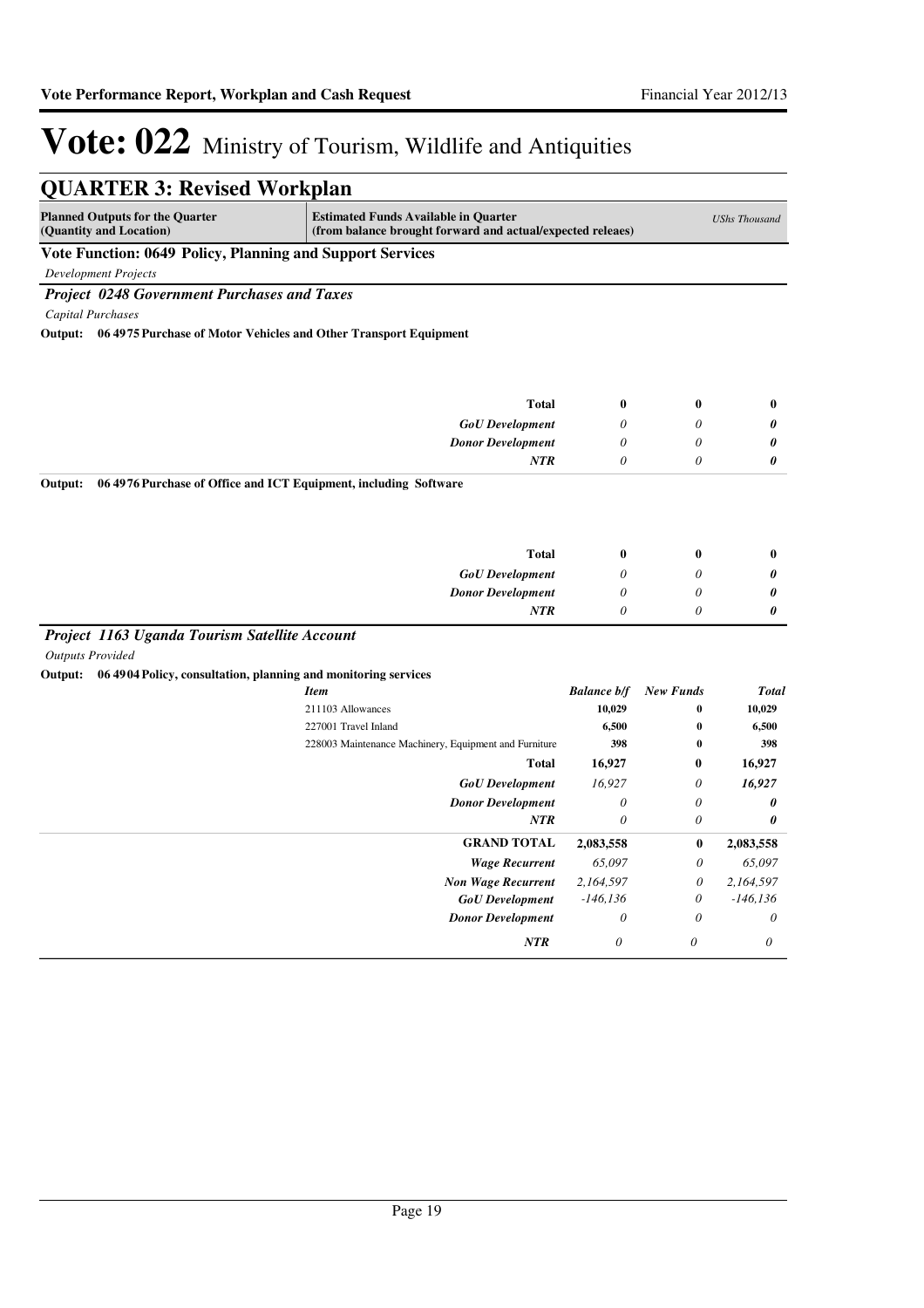#### **QUARTER 4: Revised Cashflow Plan**

**Non-Wage Recurrent**

|                        | <b>Annual budget Release to</b>                              |                   | % Budget        | <b>Q4 Cash Requirement</b>                                                     |  |
|------------------------|--------------------------------------------------------------|-------------------|-----------------|--------------------------------------------------------------------------------|--|
|                        |                                                              | end of O3         | <b>Released</b> | <b>Total</b><br>% Budget                                                       |  |
| PAF                    | 0                                                            | $\Omega$          | $0.0\%$         | $\Omega$<br>$0.0\%$                                                            |  |
| Statutory              | $\bf{0}$                                                     | $\overline{0}$    | $0.0\%$         | $\theta$<br>$0.0\%$                                                            |  |
| Other                  | 6.777718203                                                  | 5.608875352       | 82.8%           | $10.0\%$<br>0.67777182                                                         |  |
| <b>Total</b>           | 6.777718203                                                  | 5.608875352       | 82.8%           | 0.67777182<br>10.0%                                                            |  |
|                        | Reasons for cash requirement greater than 1/4 of the budget: |                   |                 | Majority of the activities are<br>expected to be completed in third<br>quarter |  |
| <b>GoU</b> Development |                                                              |                   |                 |                                                                                |  |
|                        | <b>Annual budget</b> Release to                              |                   | % Budget        | <b>Q4 Cash Requirement</b>                                                     |  |
|                        |                                                              | end of O3         | <b>Released</b> | <b>Total</b><br>% Budget                                                       |  |
| PAF                    | 0                                                            | $\Omega$          | $0.0\%$         | $\Omega$<br>$0.0\%$                                                            |  |
| Other                  | 2.8407153818                                                 | 2.623424156       | 92.4%           | 0.284071538<br>$10.0\%$                                                        |  |
| <b>Total</b>           | 2.8407153818                                                 | 2.623424156       | 92.4%           | 0.284071538<br>10.0%                                                           |  |
|                        | Reasons for cash requirement greater than 1/4 of the budget: |                   |                 | Majority of the activities are<br>expected to be completed in third<br>quarter |  |
| <b>Grand Total</b>     |                                                              |                   |                 |                                                                                |  |
|                        | <b>Annual budget</b>                                         | <b>Release to</b> | % Budget        | <b>Q4 Cash Requirement</b>                                                     |  |
|                        |                                                              | end of Q3         | <b>Released</b> | <b>Total</b><br>% Budget                                                       |  |
| <b>Grand Total</b>     | 9.6184335848                                                 | 8.232299508       | 85.6%           | 0.961843358<br>10.0%                                                           |  |